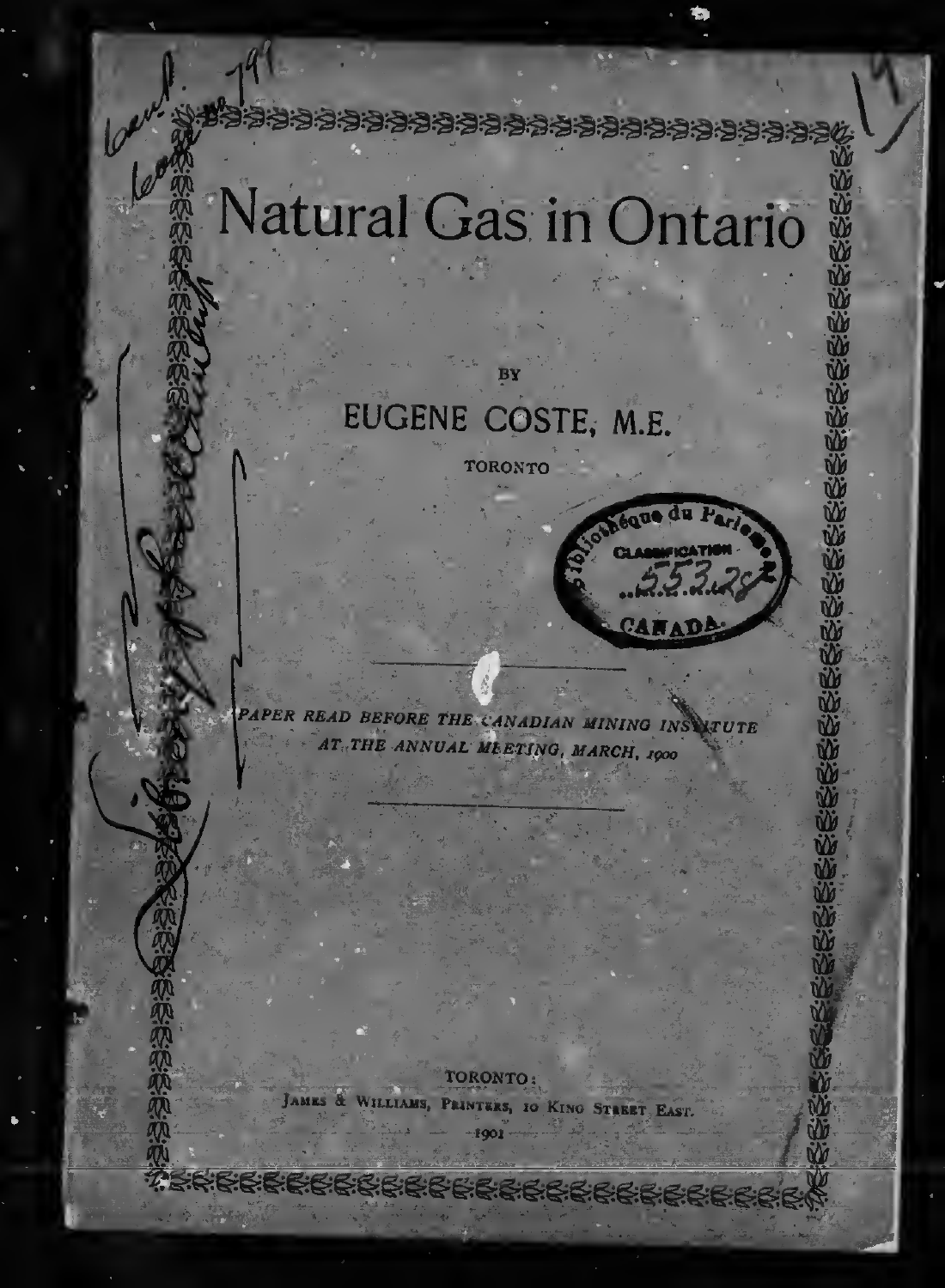# Natural Gas in Ontario

BY

## EUGENE COSTE, M.E.

**TORONTO** 

PAPER READ BEFORE THE CANADIAN MINING INSTITUTE AT THE ANNUAL MEETING, MARCH, 1900

#### TORONTO:

JAMES & WILLIAMS, PRINTERS, 10 KINC STREET EAST.

1901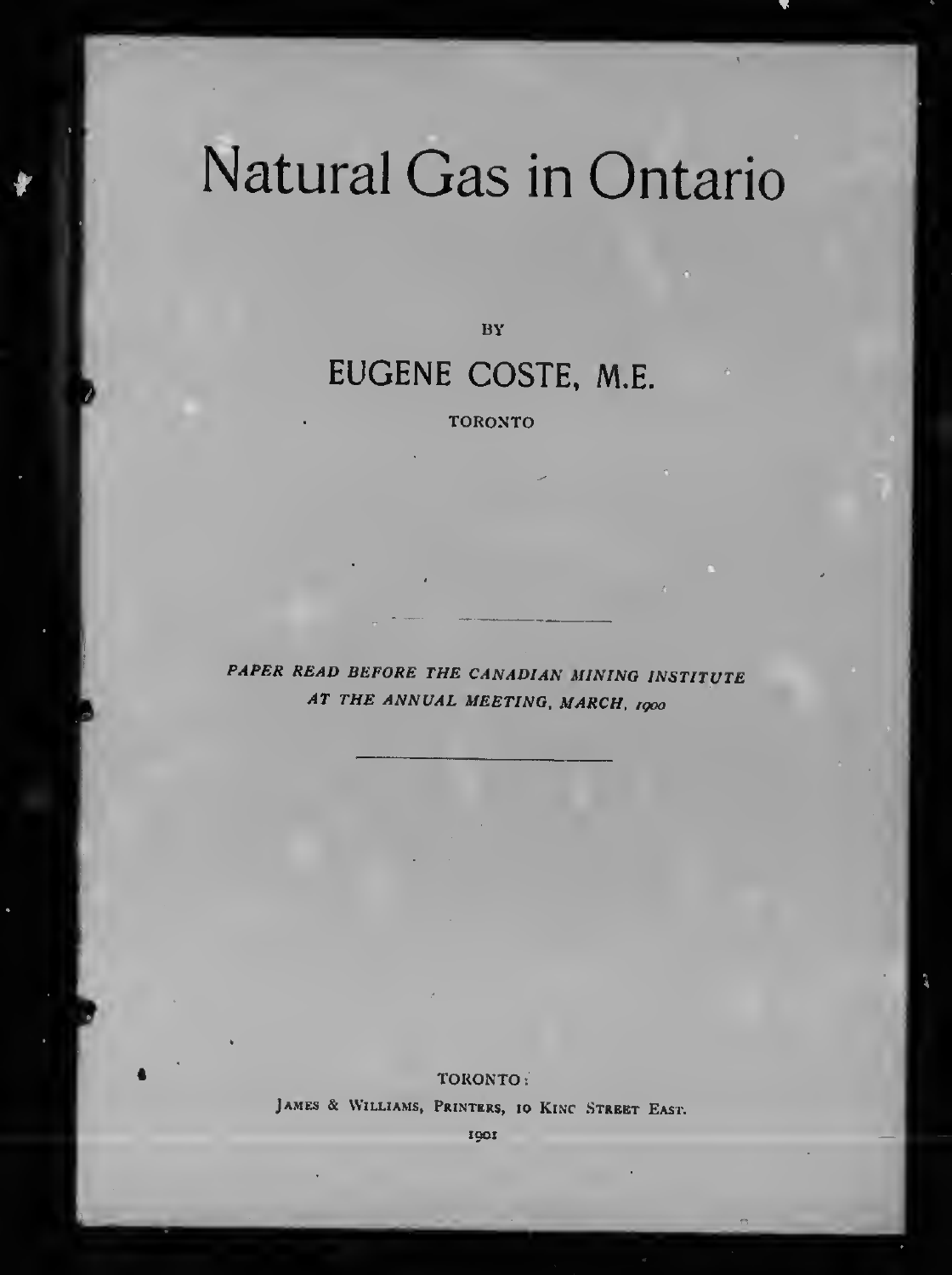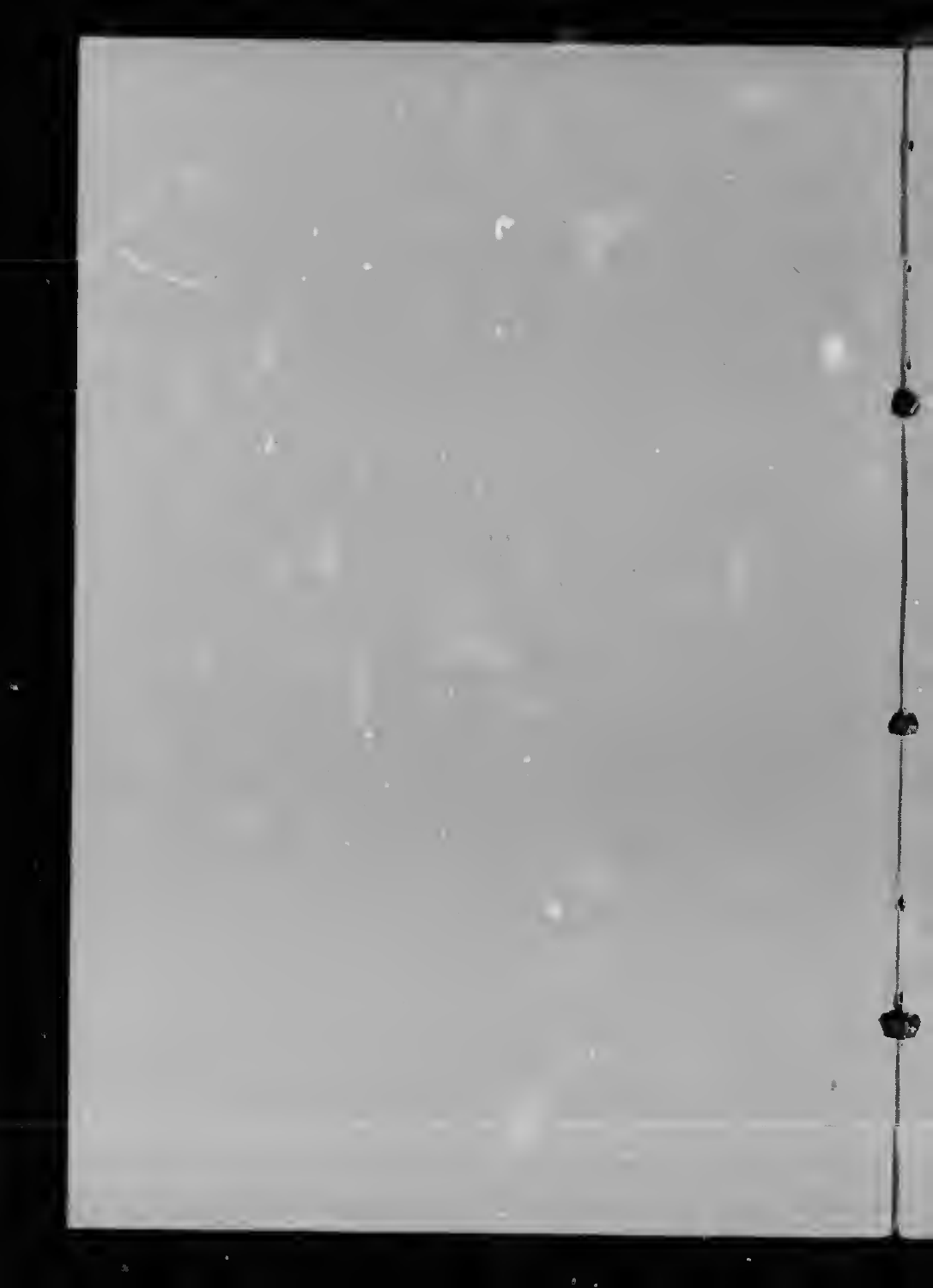## Natural Gas in Ontario

By EUGENE COSTE, M.E., TORONTO.

#### DISCOVERY.

 $\bullet$ 

Prior to January, 1889, we had, commercially speaking, no natural gas in Ontario. Small quantities of it had been found in wells drilled for oil or for water or went known to be coming out in natural springs from the ground—notab'y at Petrolia and Oil Springs (where, in the old days, large quantities were struck, but not utilized), near Ridgetown, at Port Colborne and Niagara Falls. near Hamilton, at and near Collingwood, at Mimicu near Toronto, and at the Caledonia Springs. But nowhere then was the quantity of gas obtained sufficiently large to more than partially heat or light one house or two. In the summer of 1888, I persuaded my father, Mr. N. A. Coste, of Amherstburg, Ontario, to form a company (the Ontario Natural Gas Company, of which he was the President) to drill for natural gas in the county of Essex, between<br>the towns of Leanington and Kingsville. On my advice, the first well of this company was located near Ruthven, Ontario. This well, which was afterwards solemnly baptized by the men bers of the company before a great concourse of people as the "Coste Well, N. 1," struck a large quantity of gas on the 23rd January, 1889, il. a very porous, sub-crystalline, bluish-white dolomitic limestone, forming the upper bed of the Guelph formation, at the depth of 1020 feet, or at the absolute depth of 362 feet below tide, as the elevation of the mouth of the well is 658 feet A. T. This was the first natural gas gusher in Ontario, and it was certainly a very large well; its production being, when <sup>I</sup> first measured it the day after the gas had been struck, <sup>a</sup> little more than ten million cubic feet per day of gas flowing freely at the mouth of the w 11. After the well was tubed and the gas was shut in, it registered <sup>a</sup> rock pressure of 460 lbs. to the square inch. This well opened up the Essex County gas field, now supplying natural gas to the cities of Windsor, Detroit and Toledo. The second large natural gas well in Ontario also opened up an entirely new field and was drilled a few months later, in August of the same year, in the County of Welland, at a location, which I also selected, seven miles east of Port Colborne, on lot thirty-five of the 3rd concession from Lake Erie of Bertie Township. This well was drilled by the Provincial Natural Gas and Fuel Company of Ontario. Limited, which was formed by myself, with a view of developing this new natural gas field to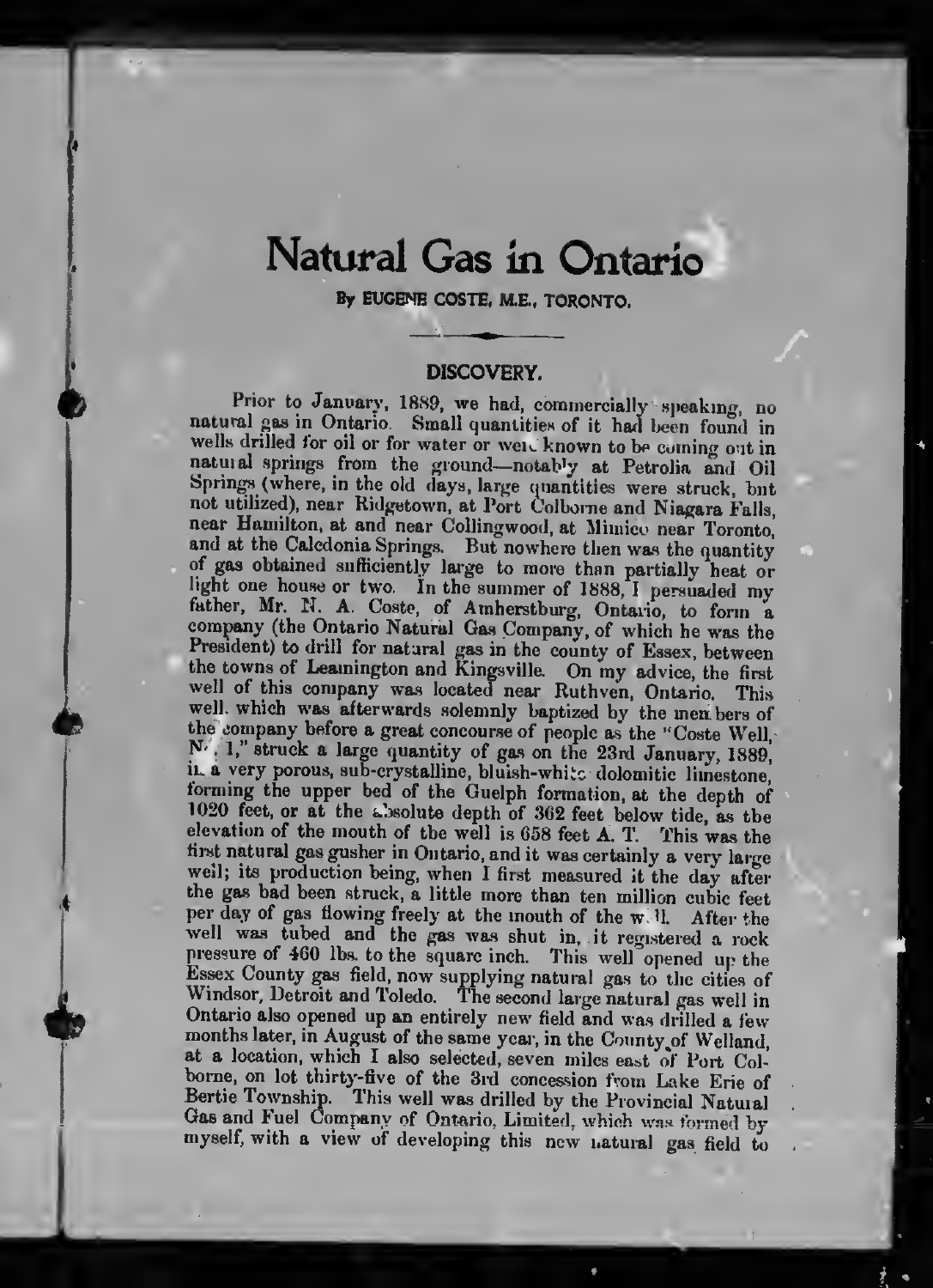supply the City of Buffalo, only fourteen miles away from the centre of the field. <sup>I</sup> was then, when the first well was drilled, and afterwards for several years, the manager and engineer of the company. The gas was struck in a white sandstone of the Medina formation, at 836 feet, or at an absolute depth of 218 feet below<br>tide; the flow from the well at its mouth measured 1,700,000 cubic feet of gas per day, and tho rock pressure of its contined gas was 525 lbs.<br>142 wells have now been drilled in this field by the Provincial Natu-<br>ral Gas Company, at a total expense of \$703,000.00, the gas being supplied since January, 1891, to Fort Erie, Bridgeburg and Buffalo.

GEOLOGY OF THE ONTARIO GAS FIELDS.<br>As we have stated above, in the Essex County gas field, betw. I Leanington and Kingsville, the gas is found in the upper<br>bed of the Guelph dolomite. This could not be positively determined until early last year when we drilled a well on the Woodbridge farm, in the Township of Colchester South, down to the depth of 2420 feet. This well found the Trenton limestone at 2150 feet and gave us the first good user sures underlying that eounty, and we can now judge exactly of the correct relative position of the gas rock which is the upper part<br>of the Guelph dolomite.

The following logs of some of the wells we drilled in different parts of Essex County reveal many new features of the under-ground geology of that district:-

| Formation.      | Strata,                                                                                                        | Thickness.<br>Depth.                     | Remarks.                                                          |
|-----------------|----------------------------------------------------------------------------------------------------------------|------------------------------------------|-------------------------------------------------------------------|
| Drift           | Soil<br>Grey Sand<br>Brown and grey dolomitic)                                                                 | $5$ ft. to $5$ ft.<br>115 ft. to 120 ft. | With a little clay<br>at 60 ft. and 85 ft.                        |
|                 | limestones with gypsum<br>and with white and black<br>flint.                                                   | 380 ft. to 500 ft.                       |                                                                   |
| <b>Onondaga</b> | Grey blue and shaly dolo-)<br>mites and drab, brown<br>dolomites with a good deal<br>of gypsum. Shaly group, J | 360 ft. to 860 ft.                       |                                                                   |
|                 | Dark brown dolomites and<br>gypsum (with gypsum bed)<br>trom 970 to 985.)                                      | 160 ft. to 1020 ft.                      | f A littie gas at 910<br>ft. and 930 ft.                          |
| Guelph          | (Grey blue crystalline ves-)<br>icular dolomite.                                                               | 11 ft. to 1031 ft.                       | Large quantity of<br>gas at 1020 ft. or at<br>362 ft. below tide. |

## Coste Well, No. 1, N.-W. eorner Lot 7, in ist Con of the Township of Gosfield. Elevation of derrick floor 658 ft.; Drilled Dec. 1888 and Jan. 1889.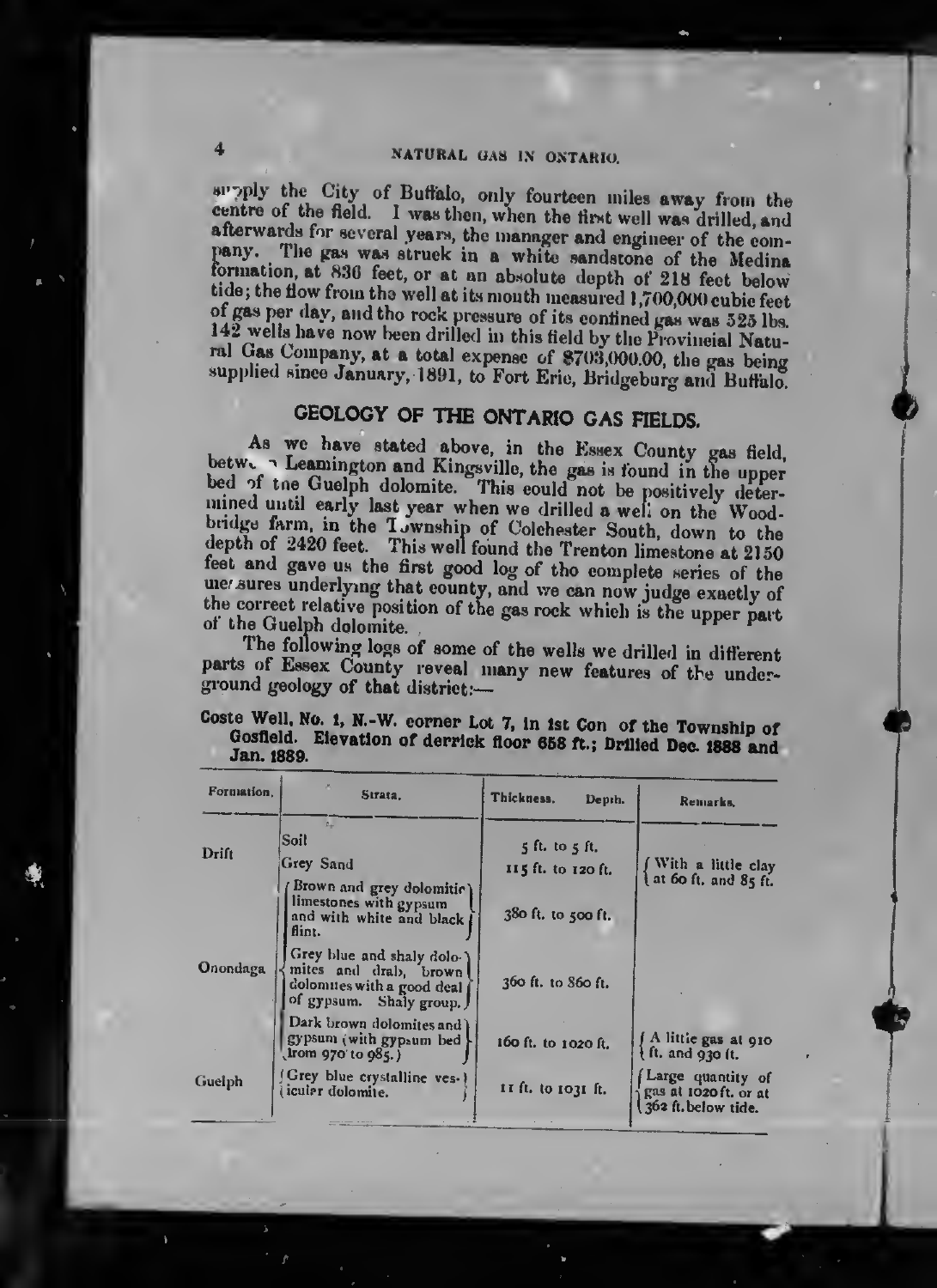## Well No. 3 of the Ontario Natural Gas Company, Limited, on Lot 8 in the 2nd Con. of Gosfield Township. Elevation 663 ft.

| Formation. | Strata.                                                                                                                                    | Thickness.          | Depth. | Remarks.           |
|------------|--------------------------------------------------------------------------------------------------------------------------------------------|---------------------|--------|--------------------|
| Drift      | mostly sand                                                                                                                                | 141 ft. to 141 ft.  |        |                    |
| Onondaga   | Grey, drab, brown and blue<br>dolomites, with gypsum<br>(ahaly group from 585 ft.)<br>to 930 ft.), gypsum bed<br>from 1055 ft. to 1070 ft. | 960 ft. to 1101 ft. |        | Salt water at 1095 |

## Weil No. 1, Union Oas Co., in N.-W. corner of lot 17 in 7th Con. of the Township of Colchester, north. Elevation 593 ft.

| Formation.                     | Strata.                                                                                                                                      | Thickness.<br>Depth.                   | Remarks.                                                                                                 |
|--------------------------------|----------------------------------------------------------------------------------------------------------------------------------------------|----------------------------------------|----------------------------------------------------------------------------------------------------------|
| Drift                          | mostly clay                                                                                                                                  | 65 ft. to 65 ft.                       |                                                                                                          |
| Corniferous<br>and<br>Onondaga | White grey limestones and)<br>brown dolomitic lime-<br>stones with gypsum below<br>260 ft.                                                   | 610 ft. to 675 ft.                     | Sulphur water at<br>582 ft. and 613 ft.;<br>probably the upper<br>too it. represents<br>the Corniferous. |
| Onondaga                       | Grey blue dolomitic shales)<br>and shaly dolomites and<br>drab brown dolomites with<br>a good deal of gypsum,<br>gypsum bed 68oft. to 69oft. | 300 ft. to 975 ft.<br>(of shaly group) |                                                                                                          |
| Onondaga                       | Dark grey and brown dolo-<br>mites with gypsum, gyp-<br>sum bed from 1125 ft. to<br>1140 ft.                                                 | 200 ft. to 1175 ft.                    | Salt water at 1172 ft.                                                                                   |

## Well on I. Desjardin's Farm, lot 7 in 3rd Con. of Tilbury West Township. Elevation 603 ft.

| Formation.  | Strata,                         | Thickness.         | Depth. | Remarka. |
|-------------|---------------------------------|--------------------|--------|----------|
| Drift       | boulder clay                    | 120 ft. to 120 ft. |        |          |
| Corniferous | White and yellow brown }        | 130 ft. to 250 ft. |        |          |
| Oriskany    | White yellowish fine sandstoner | 50 ft. to 300 ft.  |        |          |

5

ò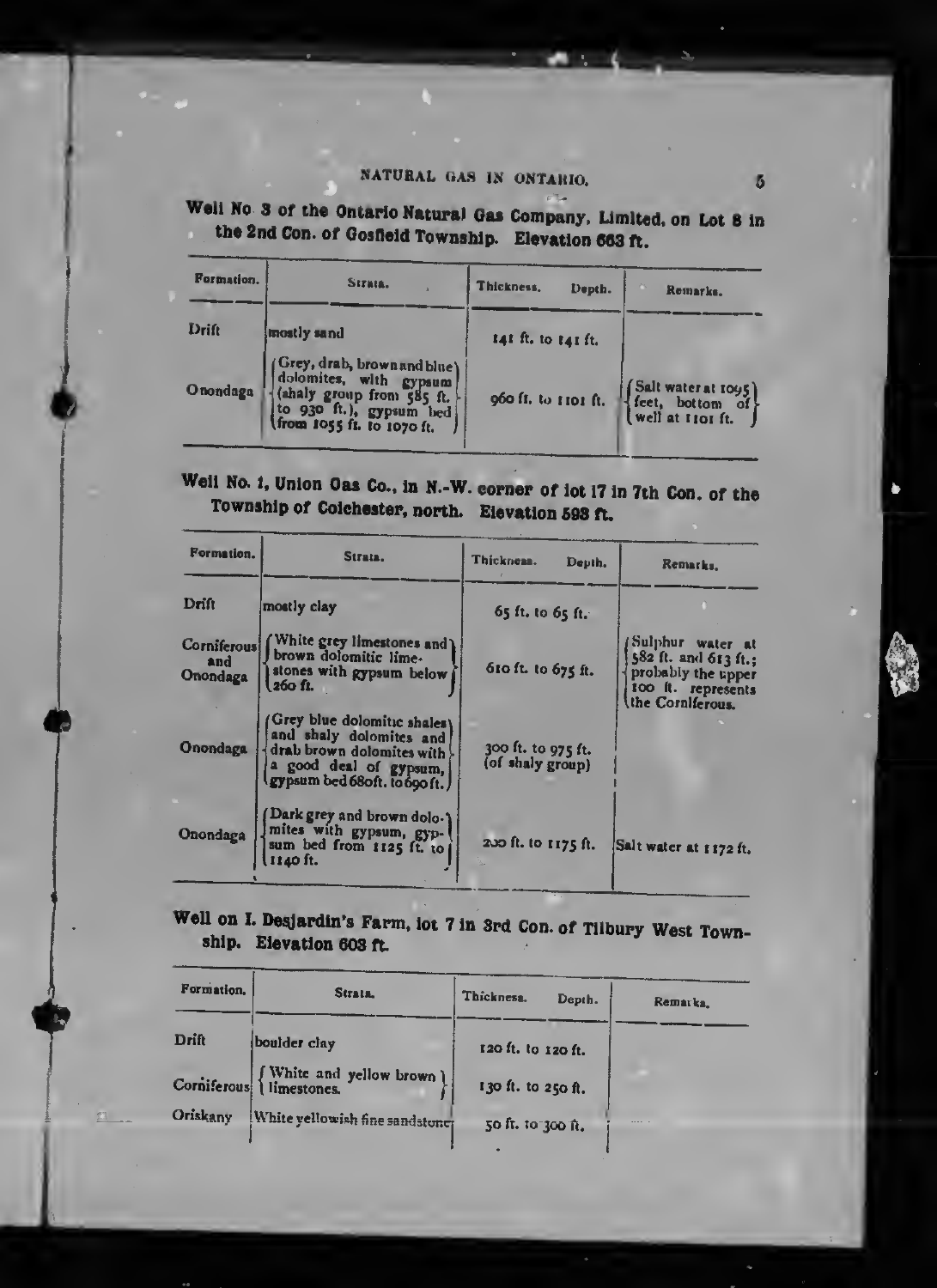| Formation.                      | Strata.                                                                                                                                                                           | Thickness.                | Depth. | Remarks.                            |
|---------------------------------|-----------------------------------------------------------------------------------------------------------------------------------------------------------------------------------|---------------------------|--------|-------------------------------------|
| Onondaga                        | Yellow, white and brown)<br>dolomites, with gypsum<br>from 450 ft. to 550 ft; with<br>flint from 550 ft. to 650 ft.;<br>darker brown with gyp-<br>sum from 650 ft. to 800<br>١ſt. | 500 ft. to 800 ft.        |        |                                     |
| Shaly group   quite<br>Onondaga | Blue and hrown (mostly)<br>shaly)<br>dolomite,<br>with a good deal of gyp-<br>sum.                                                                                                | 330 ft. to 1130 ft.       |        | Altogether ICI5 ft.<br>of Onondaga. |
| Onondaga                        | (Dark grey and<br>brown)<br>dolomi.es with 'gypsum,<br>gypsum bed from 1275 ft.<br>to 1295 ft.                                                                                    | 185 ft. to 1315 ft.       |        |                                     |
| Guelph                          | White<br>grey<br>crystalline }<br>limestone.                                                                                                                                      | 1.1<br>18 ft. to 1333 ft. |        | Salt water at 1315 ft.              |

## Weil on I. Desjardin's Farm-Continued.

In two wells drilled on Joseph' Lalonde's farm, about one mile south-west of the Desjardin's farm well, some oil and gas were obtained at 1213 ft. and 1240 ft. (53 barrels being shipped from there to Petrolia) from rocks of the lower part of the Onendaga; quite a little gas and oil were also found on that farm at the bottom of the drift at 114 ft.

| Formation. | Strata.                                                                                          | Thickness.<br>Depth.                  | Remarks. |
|------------|--------------------------------------------------------------------------------------------------|---------------------------------------|----------|
| Drift      | Sand<br>Quicksand                                                                                | 20 ft. to 20 ft.<br>90 ft. to 110 ft. |          |
|            | (Grey and brown dolomitic)<br>limestone with flint and<br>gypsum.                                | 67 ft. to 177 ft.                     |          |
|            | White, fine, sharp sand                                                                          | 10 ft. to 187 ft.                     |          |
| Onondaga   | White, grey and brown<br>dolomites with white and<br>black flint and with gyp-<br>sum.           | 203 ft. to 390 ft.                    |          |
|            | Grey blue and brown dolo-<br>nites (mostly shaly with a<br>good deal of gypsum),<br>shaly group. | 370 ft. to 760 ft.                    |          |
|            | Dark grey and brown dolo-<br>mite with gypsum (gyp-<br>$6.1 - 1.106 + 6.10$                      | 150 ft. to 910 ft.                    |          |

Ê

sum led  $865$  ft. to  $875$  ft.

Well on the Woodbridge farm, jot 64 in the 1st Con. of the Township of Coichester South. Elevation 648 ft.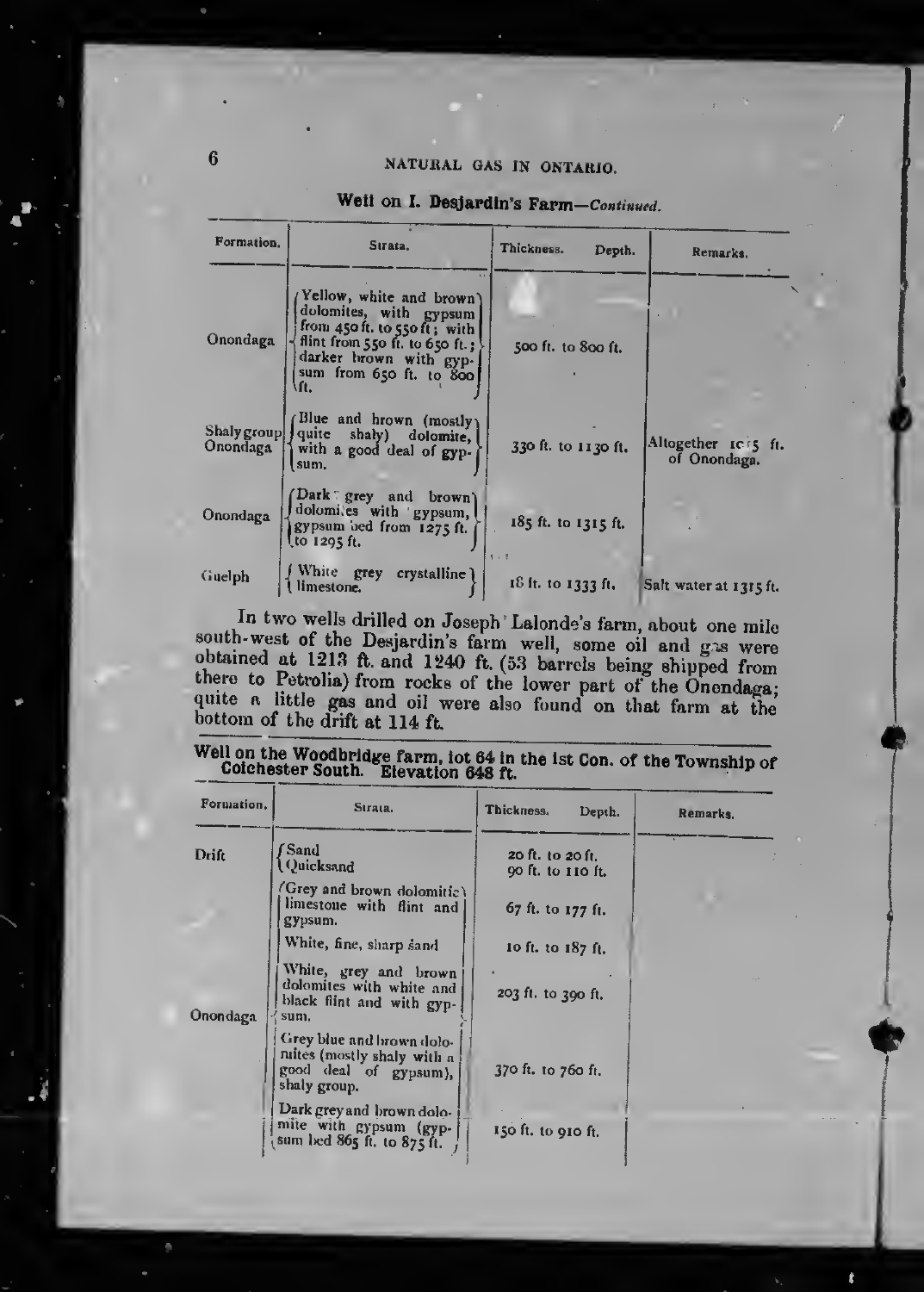| Formation.                                | Strata.                                                                                                                                                             | Thickness.<br>Depth.                                                                                                                                | Remarks.                                                         |
|-------------------------------------------|---------------------------------------------------------------------------------------------------------------------------------------------------------------------|-----------------------------------------------------------------------------------------------------------------------------------------------------|------------------------------------------------------------------|
| Guelph and $f$ Blue<br>Niagara<br>215 ft. | wbite,<br>grey<br>and<br>brown<br>dolomites,<br>quite !<br>crystalline and very porous                                                                              | 215 ft. to 1125 ft.                                                                                                                                 | Salt, black sulphur<br>water at 910 ft. and<br>again at 1010 ft. |
| <b>Clinton</b><br>155 ft.                 | White and white blue lime- l<br><i>i</i> stones.                                                                                                                    | 155 ft. to 1280 lt.                                                                                                                                 | More salt water at<br>l 1232 ft.                                 |
| Medina<br>285 ft.                         | Grey blue shale<br>Grey blue limestone<br>Green shales<br>Red pink sbales<br>Grey blue unctuous shales<br>Grey blue and white sandy<br>limestone<br>Red pink shales | 7 ft. to 1287 ft.<br>5 ft. to 1292 ft.<br>8 ft. to 1300 ft.<br>5 ft. to 1305 ft.<br>88 ft. to 1393 ft.<br>62 ft. to 1455 ft.<br>110 ft. to 1565 ft. |                                                                  |
| Hudson<br>River                           | (Grey blue lime shales with)<br>shells of lime.                                                                                                                     | 350 ft. to 1915 ft.                                                                                                                                 |                                                                  |
| Utica                                     | Brown and black sbales                                                                                                                                              | 235 ft. to 2150 ft.                                                                                                                                 |                                                                  |
| <b>Trenton</b>                            | (White and dark grey lime-)<br>stones.                                                                                                                              | 270 ft. to 2420 ft.                                                                                                                                 | f A little gas and oil<br>at 2150 ft.                            |

## Well on the Woodbridge Farm-Continued.

In a well, drilled about half mile east of Amherstburg, fifty feet of the Orisknay sandstone were found between the depths of 252 to 302 feet.

In wells drilled in lot 12 in 2nd concession of Maidstone Township, some gas was found in the bottom of the drift, on the top of the rock at eighty-two feet, and also in strata of the Onondaga at 700 and 1040 feet. The Orisknay sandstone in the first of these wells was reported to have been struck between 275 and 300 feet.

Another well drilled on lot one in concession one of Maidstone, struck some oil in the upper part of the Corniferous limestone at 115 feet.

The principal features revealed by these logs which we might point out are:-

1st.--In the south and south-east part of the County of Essex, along Lake Erie, the first stratum met with, under a heavy sand drift, is the Onondaga, not the Corniferous, as it was supposed and as shown on the geological maps.

2nd. Between the Coste Well No. 1 and Well No. 3 of the Ontario Natural Gas Company, in a distance of three-quarters of a mile, there is a dip of eighty feet. This, as shown by the logs of other wells between these two, is due to a fault in the strata running in a direction W.N.W. and E.S.E., and passing only a little to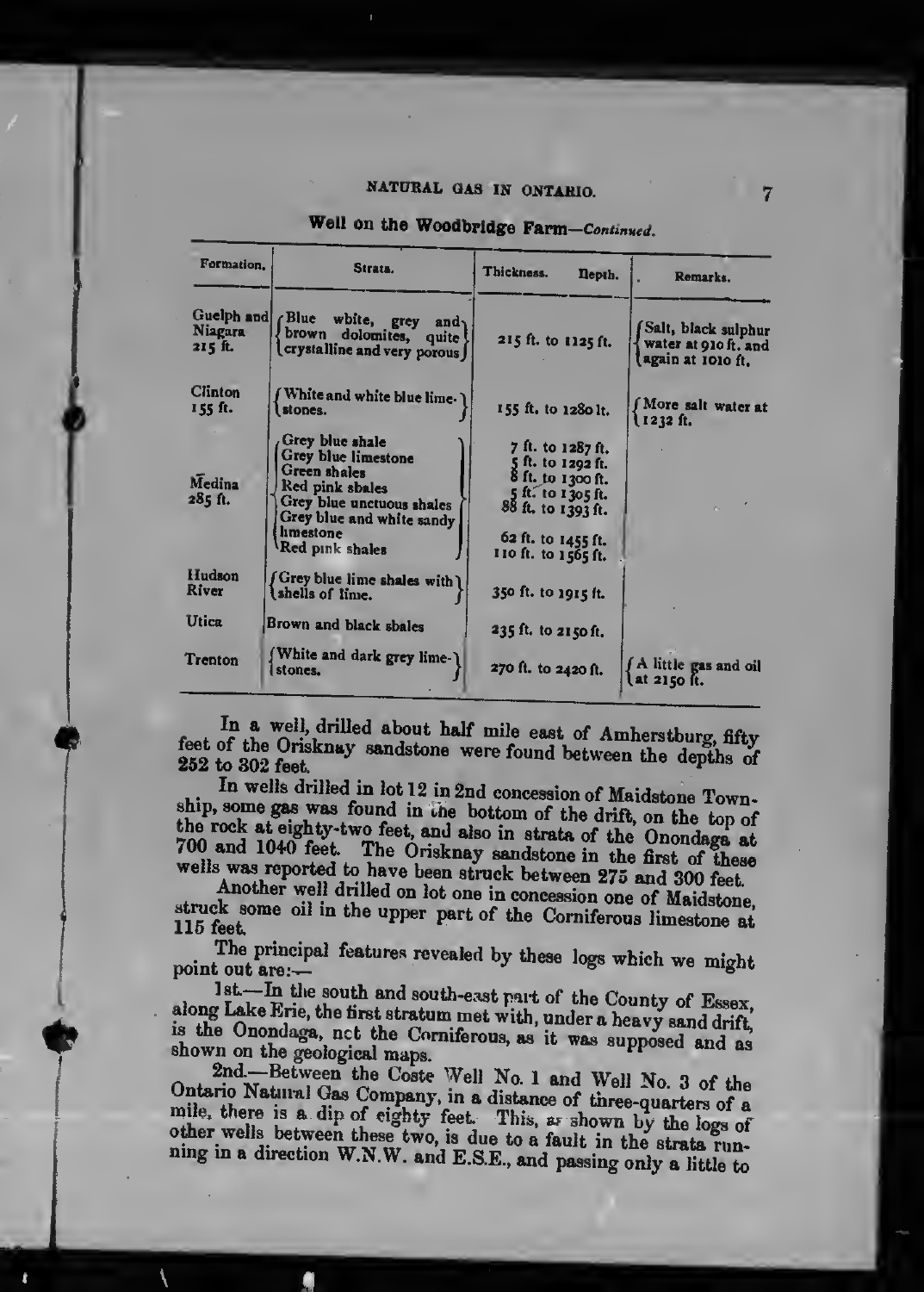the north of Coste Well No. 1. The logs of other wells to the west of Coste Well No. 1 have also revealed another fault running a short distance west of that well in a direction at right angle to the first fault above mentioned.

This faulty or fractured structure of the strata is a pronounced feature of many oil and gas fields, and this feature was recognized by the late Professor Orton as very well marked in the oil and gas fields of North-Western Ohio. (Geology of Ohio, Vol. 6, p.p. 53, 95 and 96, or page 46, 1st Annual Report, 3rd Organization, 1890). To us, this is one more direct proof to add to those we will enumerate below in support of the volcanic theory of origin of natural gas and petroleum.

3rd. An extensive bed of gypsum, 10 to 20 feet thick, has been regularly found in the lower part of the Onondaga formation; this bed underlies the greater part of the County of Essex.

4th.-Oil and gas, though the first has not yet been found in paying quantity in the county, and the second only in one field, are already known to exist in many parts of the county and in a number of different strata.

bth.-Large quantities of salt water are always found in Essex County in the Guelph and Niagara and in the Clinton.

6th.-The Orisknay sandstone is well developed under tho western and northern parts of tho county, but is missing in some parts of it, as shown by the record of Well No. 1 of the Union Gas Company, given above.

7th.---Only one well, the Woodbridge well, mentioned above, has yet been drilled down to the Trenton limestone in the county, and this well struck a little gas and some oil in the upper part of this formation.

The following logs of four of the wells of the Provincial Natural Gas Company will illustrate fully the underground geology of the Welland County field :-

| Formation. | Strata.                                                        | Thickness.<br>Depth. | Remarks.                             |
|------------|----------------------------------------------------------------|----------------------|--------------------------------------|
|            | Soil                                                           | 2 ft. to 2 ft.       |                                      |
|            | Corniferous Dark grey limestone                                | 23 f. to 25 ft.      |                                      |
| Onondaga   | (Grey and drab dolomites)<br>and black shales with<br>(gypsum. | 390 ft. to 415 ft.   | {Fresh water cased<br>off at 284 ft. |
|            | Guelph and Grey dolomites                                      | 240 ft. to 655 ft.   | [Salt water at 548 ft.]              |

## No. 1 Well, Lot 35, Concession 3 from Lake Erie, of the Township of Bertie. Elevatien 618 ft.

8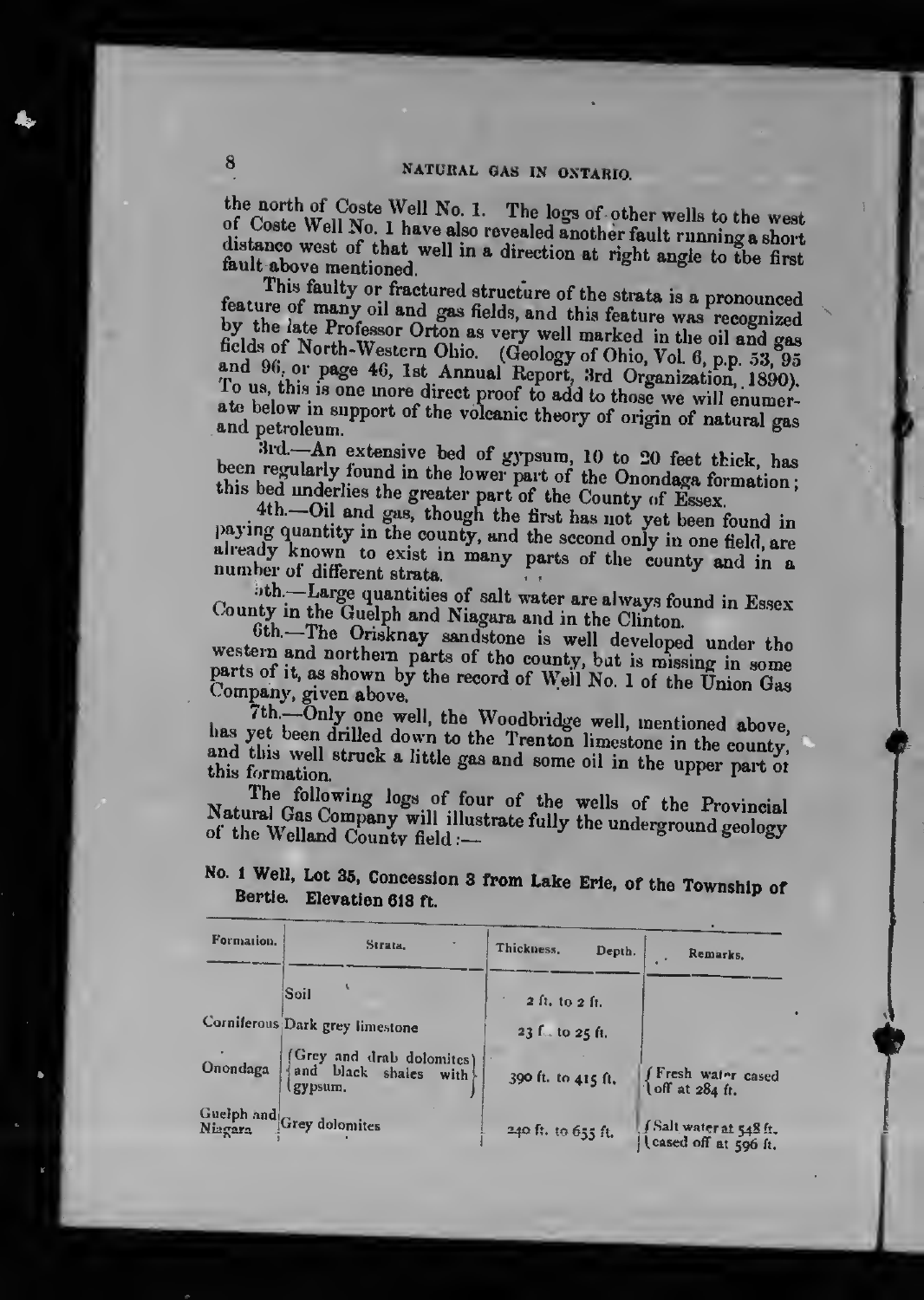$\overline{9}$ 

۰

a.

| Formation.               | Strata.                                                                                             | Thickness.<br>Depth.                                                                               | Remarks.                 |
|--------------------------|-----------------------------------------------------------------------------------------------------|----------------------------------------------------------------------------------------------------|--------------------------|
| Niagara<br><b>Shales</b> | <b>Blue</b> shales                                                                                  | 50 ft. to 705 ft.                                                                                  |                          |
| Clinton                  | White crystalline lime-<br>stones, grey and shaly to-<br>wards bottoni.                             | 30 ft. to 735 ft.                                                                                  | A little salt water      |
| Medina                   | Red sandstone<br>Red shale<br><b>Blue</b> shale<br>White sandstone<br>Blue shale<br>White sandstone | 55 ft. tr<br>IO ft. to<br>8 ft. to 98<br>$5$ ft. to $81$<br>20 ft. to 833 ft.<br>13 ft. to 846 ft. | 98 ft.<br>Gas at 836 ft. |

## No. 1 Well-Continued.

## wen No. 14, on Lot 6, in the 15th Concession from Niagara River, of Bertie Township. Elevation 605 ft.

| Formation.        | Strata.                                                       | Thickness.<br>Depth.                                                               | Remarks.              |
|-------------------|---------------------------------------------------------------|------------------------------------------------------------------------------------|-----------------------|
| Drift             | Clay                                                          | 38 ft. to 38 ft.                                                                   |                       |
| Onondaga          | (Dolomites, grey and dral), I<br>black shales and gypsum      | 300 ft. to 338 ft.                                                                 |                       |
|                   | Guelph and Grey dolomites                                     | 230 ft to 568 ft.                                                                  | Salt water at 470 ft. |
| Niagara<br>shales | Blue shales                                                   | 60 ft. to 628 ft.                                                                  |                       |
| Clinton           | White and grey limestones                                     | 32 ft. to 660 ft.                                                                  |                       |
| Medina            | Red sar 'stone<br>Blue sh. e<br>White sandstone<br>Red shales | 83 ft. to 743 ft.<br>15 ft. to 758 ft.<br>16 ft. to 774 ft.<br>850 ft. to 1624 ft. | A little gas          |
| Hudson<br>River   | Blue shales with lime shells                                  | 730 ft. to 2354 ft.                                                                |                       |
| Utica             | <b>Black shales</b>                                           | 171 ft. to 2525 ft.                                                                |                       |
| <b>Trenton</b>    | White and grey limestones                                     | 685 ft. to 3210 ft.                                                                |                       |
| Calciferous       | Yellowish sandstone                                           | 45 ft. to 3255 ft.                                                                 | A little salt water   |
| Archaean          | Micaschist                                                    | 2 ft. to 3257 ft.                                                                  |                       |

 $\mathbf{I}$ 

 $\bullet$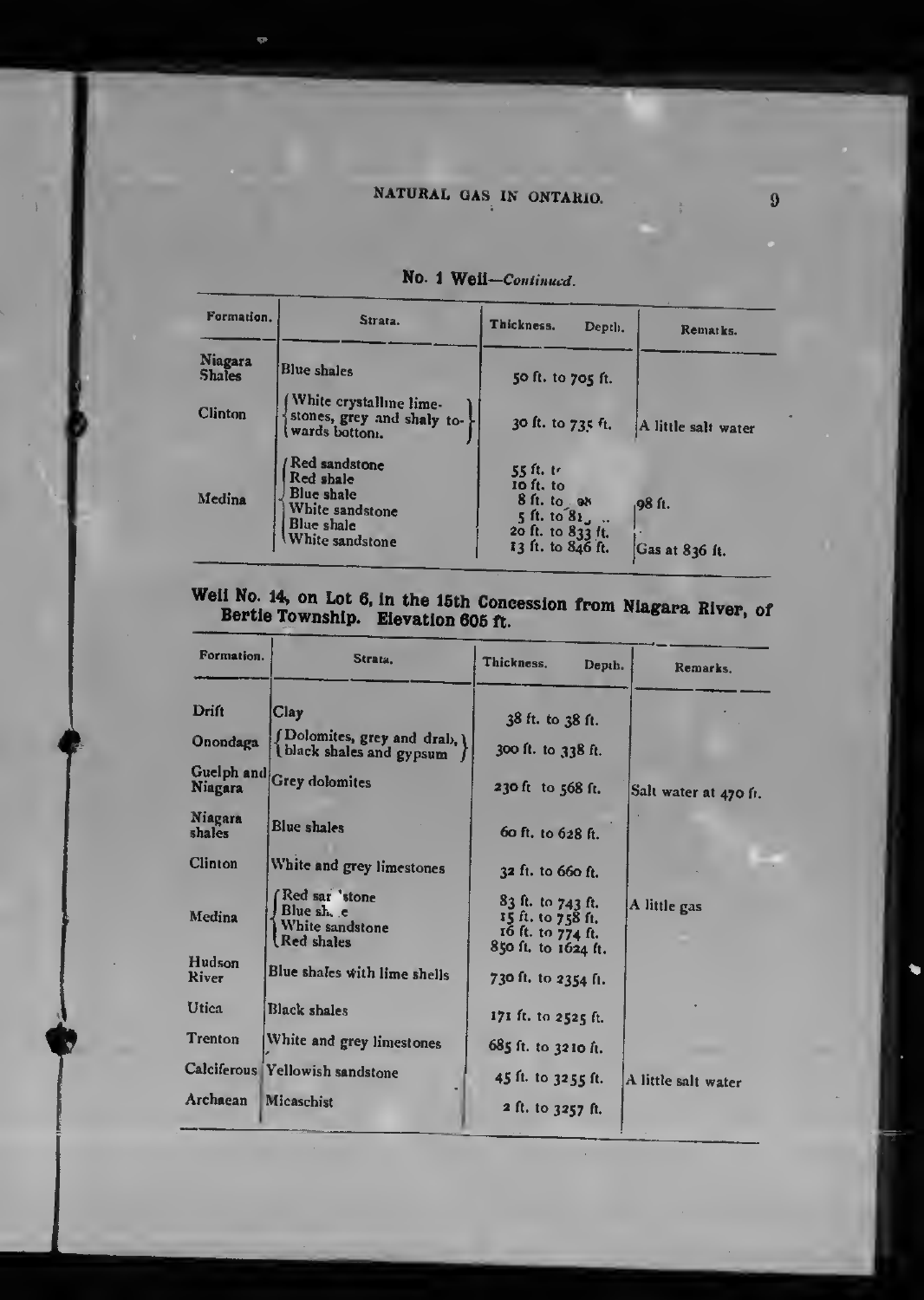.<br>Jo

| Formation.             | Strata,                                                                                    | Thickness.                                                                                               | Depth. | Remarks.                                     |
|------------------------|--------------------------------------------------------------------------------------------|----------------------------------------------------------------------------------------------------------|--------|----------------------------------------------|
| Drift                  | Clav                                                                                       | ĵ.<br>18 ft. to 18 ft.                                                                                   |        |                                              |
| Onondaga               | Dolomites and<br>shales with<br>gypsum                                                     | 202 ft. to 220 ft.                                                                                       |        |                                              |
| Guelph and<br>Niagara  | Grey dolomites                                                                             | 220 ft. to 440 ft.                                                                                       |        | Salt water at 330 ft.                        |
| Niagara<br>shales      | <b>Blue</b> shales                                                                         | 50 ft. to 490 ft.                                                                                        |        |                                              |
| Clinton                | White limestones                                                                           | 30 ft. to 520 ft.                                                                                        |        | A little gas at 495<br>ft. and a little salt |
| Medina                 | Red sandstone and shales<br>White sandstone<br>Blue shale<br>White sandstone<br>Red shales | 73 ft. to 593 ft.<br>10 ft. to 603 ft.<br>12 ft. to 615 ft.<br>18 ft. to 633 ft.<br>830, ft, to 1463 ft. |        | water.                                       |
| Hudson<br><b>River</b> | <b>Blue</b> shales                                                                         | 717 ft. to 2180 ft.                                                                                      |        |                                              |
| Utica                  | <b>Black shales</b>                                                                        | 160 ft. to 2340 ft.                                                                                      |        |                                              |
| $\Gamma$ renton        | White and grey limestones                                                                  | 670 ft. to 3010 ft.                                                                                      |        | Gas at 2940 ft.<br>1000 lbs. rock            |
|                        | Calciferous Grey coarse sandstone                                                          | 19 ft. to 3029 ft.                                                                                       |        | pressure                                     |
| Archaean               | White quartz                                                                               | $\frac{1}{1}$ it. to 3030 ft.                                                                            |        |                                              |

## Well No. 61, Lot 2, in 4th Concession Willoughby Township. Elevation 610 ft.

## Well No. 22, Point Abino, Bertie Township. Elevation 580 ft.

| Formation.            | Strata.                                              | Thickness.<br>Depth.                                        | Remarks.                                                          |
|-----------------------|------------------------------------------------------|-------------------------------------------------------------|-------------------------------------------------------------------|
| Drift                 | Sand                                                 | 10 ft. to 10 ft.                                            | $\mathbf{u}$                                                      |
|                       | Corniferous Grey limestones with flint               | 82 ft. to 92 ft.                                            |                                                                   |
| Onondaga              | (Grey and drab dolomites,<br>(blue shales and gypsum | 388 ft. to 480 ft.                                          |                                                                   |
| Guelph and<br>Niagara | Grey dolomites                                       | 235 ft. to 715 ft.                                          | (Gas in large quan-<br>tity at 500, 530 and<br>580 ft. Salt water |
| Niagara<br>shales     | Blue shales                                          | 55 ft. to 770 ft.                                           | at 600 to 630 ft.                                                 |
| Clinton               | White limestones                                     | 30 ft. to 800 ft.                                           |                                                                   |
| Medina                | Red sandstone.<br>Blue shale<br>White sandstone      | 80 ft. to 880 ft.<br>13 ft. to 893 ft.<br>17 ft. to 910 ft. | Gas at 902 ft.                                                    |

### 10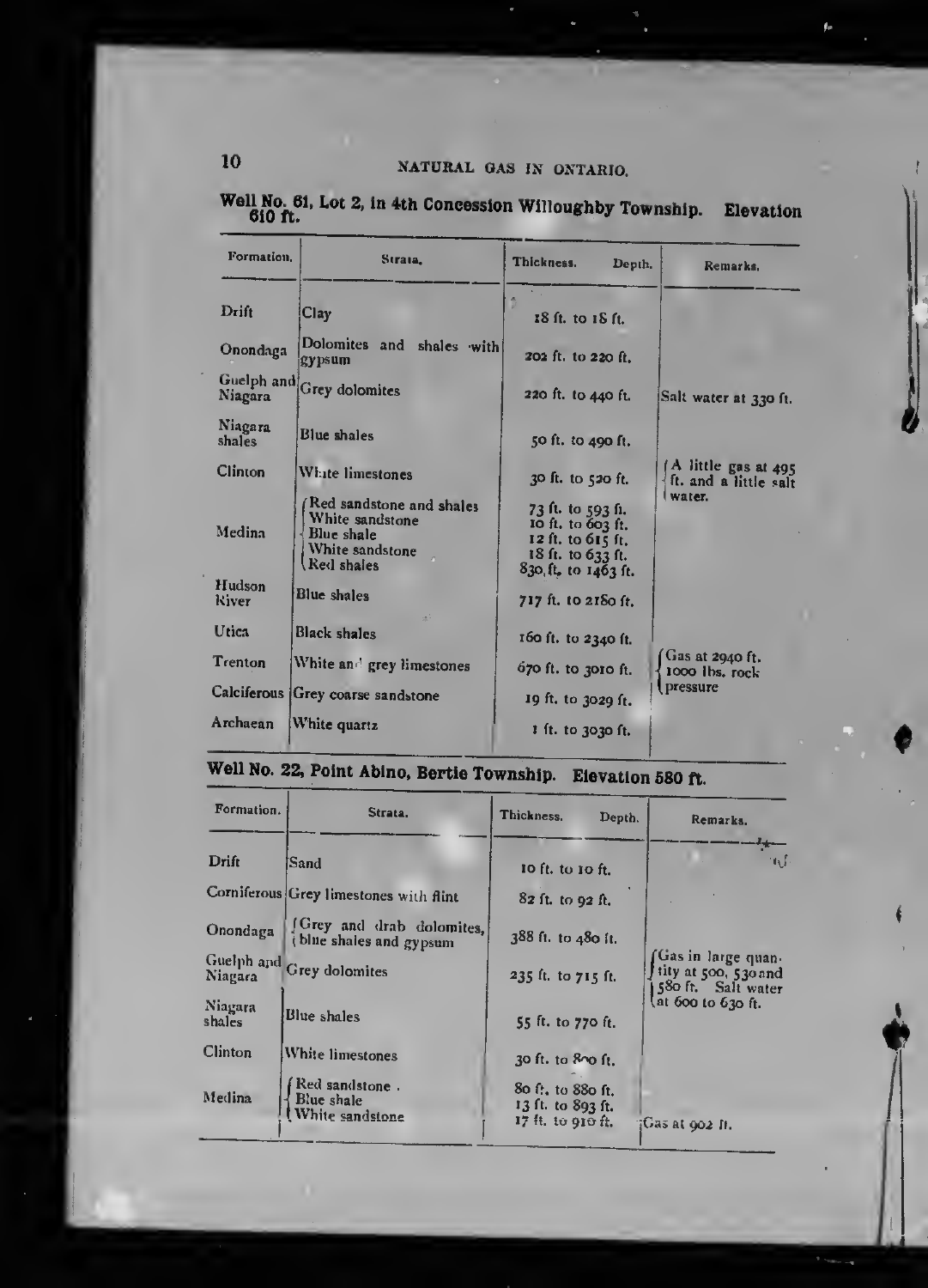These four wells are almost on a north and south line across the field in the following order from north to south:-No. 61, 14, No. 1 and No. 22 and the distance between the two extreme wells, north and south, is ten miles. We may point out from the above logs and from the records of the other wells, now drilled in the field to the number of 142, the following features:-

1st. The strata dip to the south and south east uniformly at the rate of about thirty-five feet to the mile, except for a small synclinal (about one mile wido and thirty feet deep), the axis of which is about one mile north of No. 22 well at Point Abino.

2nd.--Salt water was struck in every well in large quantities towards the middle of the Guelph and Niagara formation. A little salt water is also found in the Clinton, in the White Medina gas rock and in the Calciferous at No. 14, but in none of these formations below the Guelph and Niagara is there anything like a continuous body of salt water, which, on the contrary, lies there in disconnected small bodies of water.

3rd. Besides being found in the strata indicated in the above logs, gas was also found in some other wells in large quantity :five feet in the Clinton limestone, ten feet in the red Medina sandstone and in the upper white sandstone of the Medina. Some amber green color oil of a gravity of forty-two and a half degrees Beaume was found in the last few feet of the lower white Medina sandstone at wells No. 20, 28 and 62. The gas in that sandstone is generally found three feet in from the top of it, but often, also, another vein is found nine to ten feet in.

### HOW LOCATED-ORIGIN.

In the opening remarks of this paper, I referred briefly to the discovery of the only two gas fields yet found in Ontario, and I may add in Canada, not so r uch as a matter of record or history, at more as an introduction to the discussion of the much more interesting and important point, scientifically and economically, which led me to make these discoveries and which is no less than the question of origin of the natural gas and petroleum.

Had I not entertained the firm conviction against the generally accepted theory in this country, in the United States and in England that the origin of natural gas, of petroleum and of bitumens in general, is volcanic instead of organic, I would have been unable to point out as likely to become natural gas fields these two localities in Essex and in Wellaud counties, 200 miles apart one from the other, ..nd each about 100 miles from any other oil or gas field known at that time. It is indeed quite clear that one believing in the organic theory of the origin of natural gas and petroleum would naturally consider that there might be natural gas or petroleum deposits under any parts of the peninsula of south-western Ontario,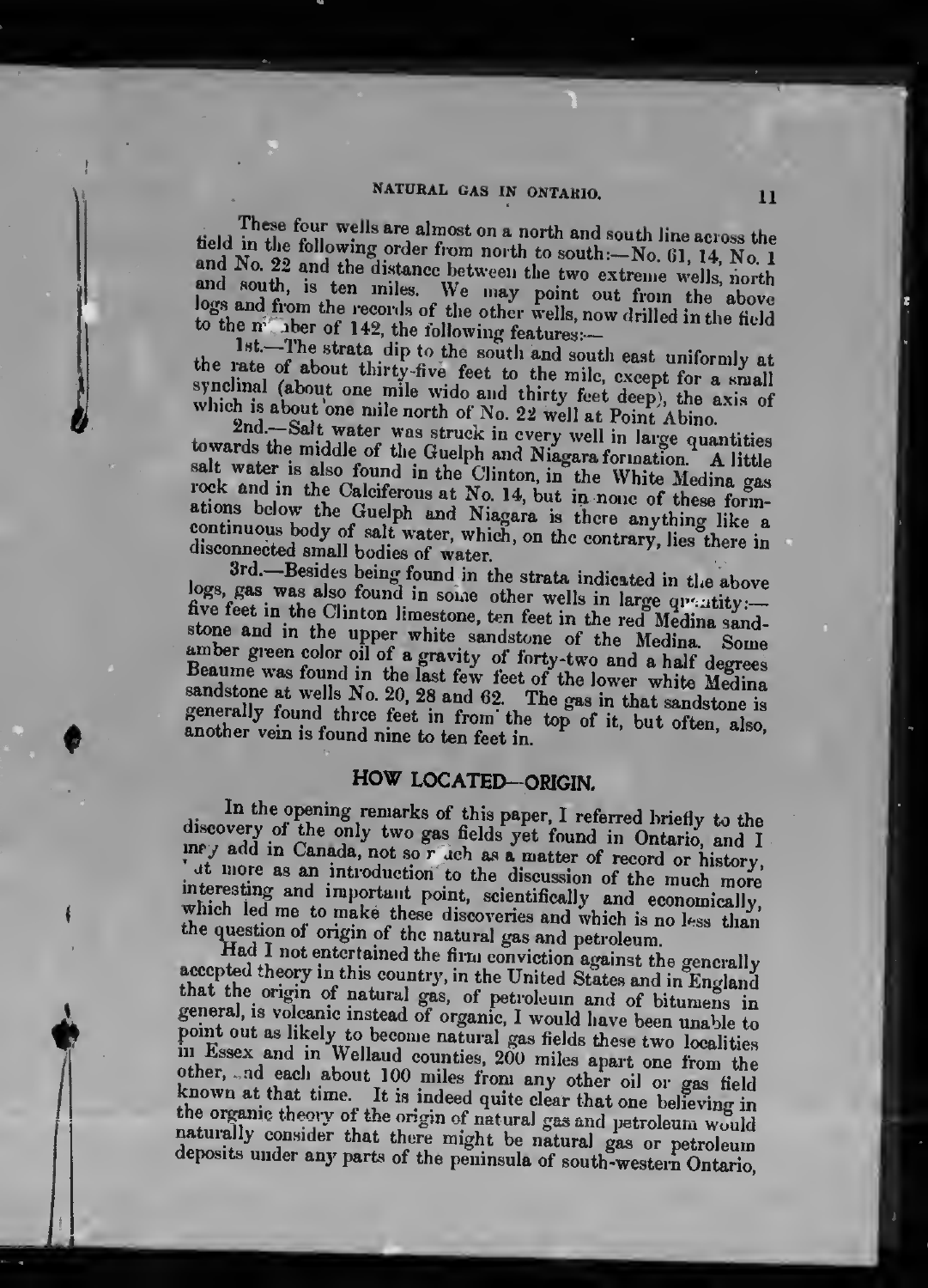between the Georgian Bay, Lake Huron, and Lake St. Clair to the north-west and Lake Erie and Lake Ontario to the south-east, a» the whole of that large section of the country is underlaid with Devonian and Silurian sedimentary strata more or less fossiliferous; and it would be and has been impossible to anyone following that organic origin theory to localize any particular district of that vast peninsula where these hydrocarbon products should be found by drilling. In fact, according to that theory, if found in one place, these products should be found in almost any other part of the peninsula. On the other hand, for one accepting, as I did, the volcanic origin of these products as gaseous emanations from the interior of the earth along certain fissured and fractured zones of the crust of the earth, it was possible to select, in south-western Ontario, several likely new gas fields by mapping out the probable continuation in Canada of these fissured and fractured zones from other gas and oil fields already located and developed on the same zones in the United States. This was done by me, as stated above, with the result that our only two gas fields in Ontario were at once discovered, and this result is in itself a strong nroof of the soundness of the theory <sup>I</sup> accepted of the volcanic origin of natural gas. Especially so when it is considered that in each of these two Ontario new fields the gas was found in formations, not before known, anywhere, to contain natural gas in large quantities, viz., as before stated:—the white Medina sandstone, just above the thick body of the Medina red shales in Welland County and the upper bed of the Guelph dolomitic limestone in Essex County. Thus the volcanic theory allowed me not only to localize with precision two new and entirely unsuspected gas fields, but also to find the gas in entirely new horizons, showing conclusively that when these new fields were selected, it was not simply to try and reach by drilling certain formations known elsewhere to be rich in oil and gas, but, on the contraiy, that they were selected with the conviction imparted by the volcanic theory of origin, that wherever found, natural gas and petroleum are simply emanations from below into <sup>a</sup> porous rock or into <sup>a</sup> drift, sand or gravel, and that that rock, drift, sand or gravel plays only the role of a tank or reservoir, and, therefore, that natural gas or oil, or both, might be found in any or all of the porous rocks or strata drilled through, no matter what their geological name or age might be, or whether they had or not a past record as producers of oil or gas.

,

This is exactly what was found to be the case in the drilling of the <sup>142</sup> wells we have now drilled in Welland County, as we have to-day there, and have had for years, wells connected on the lines getting their gas from each of the following different strata:-

<sup>3.</sup> From three different horizons in the! upper beds of the Guelph dolomite. at depths of 500, 530 and 580 feet.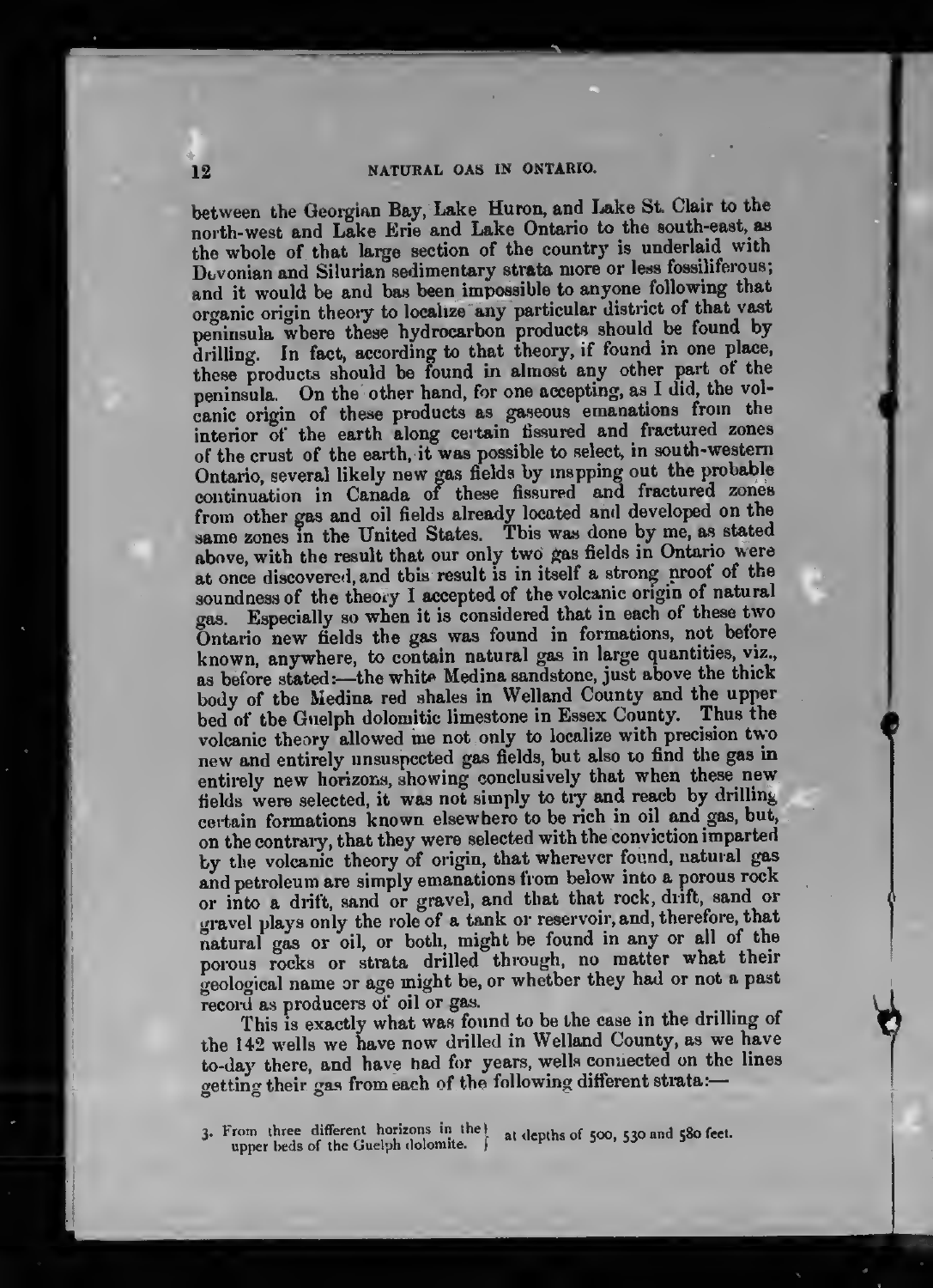| 4. From one horizon in the first ten feet<br>of the Clinton limestone.                                         | Which is about 200 feet deeper than the<br>lower gas horizon just mentioned in the<br>Guelph.       |
|----------------------------------------------------------------------------------------------------------------|-----------------------------------------------------------------------------------------------------|
| 5. From one horizon in the upper part of!<br>the red Medina sandstone.                                         | About forty feet below the preceding<br>horizon in the Clinton.                                     |
| 6. From one horizon in the upper white)<br>Medina sandstone.                                                   | About seventy feet below the preceding<br>horizon in the Medina.                                    |
| 8. From two horizons in the lower white<br>Medina sandstone.                                                   | About twenty and thirty feet below the<br>preceding horizon in the upper white<br>Medina sandstone. |
| 9. From one horizon in the Trenton lime-).<br>stone, 600 feet below the top of it,<br>at a depth of 2940 feet. | About 2220 feet below the preceding<br>horizon in the lower white Medina sand-                      |

To these nine different "sands" (this term means any gas or oil rock in the parlance of a driller, whether it is a sandstone, a limestone, or any other rock) producing gas in Welland County several others could be added, in which smaller quantities of gas were found, especially in the big interval of shales, 1700 feet thick, between the lower Medina white sandstone and the Trenton limestone, where gas was encountered several times in "shells" or small shaly limestone layers.

,,,

t

At a well at St. Catharines, about twenty miles north-west from our wells, in Welland County, yet another and lower "sand" was found to contain gas and some laige wells have been obtained in this same "sand" at different localities in Oswego and Onondaga Counties, New Vork State. This "sand" is <sup>a</sup> white yellowish sandstone under the Trenton limestone and immediately above the Archaean formation.

Hero then is a series of Silurian sedimentary rocks in Wciland County, some 3000 feet thick, resting directly on the Archaean rocks, and containing gas in every one of its porous portion or stratum from the one immediately above the Archaean to the surface. Is not that a proof that the source of tne gas is still lower and below the Archaean ? But let us now look over tho results of the thousands upon thousands of oil and gas wells drilled in the States of West Virginia, Ohio, Indiana, Pennsylvania and New York. There we have altogether <sup>a</sup> series of sedimentary strata some 10,000 feet thick, ranging from the Archaean to the Upper Barren Coal Measures of tho Carboniferous, and here, also, eveiy sandstone or porous limestone or other rock of that thick series of rocks has, in one locality or another in these States or in Ontario, produced either oil or gas, or both, in commercial quantities. Starting from the most southern of the oil and gas fields in West Virginia, where the newer rocks of the Carboniferous outcrop, and going northwest to Indiana and south-western Ontario and north-eastward across Pennsylvania and New York States as far as the Adirondack<br>region where the Archaean 10cks outcrop, the oil and the gas are tound geologically deeper and deeper as the useasures rise to the surface in the following principal "sands" in descending order:-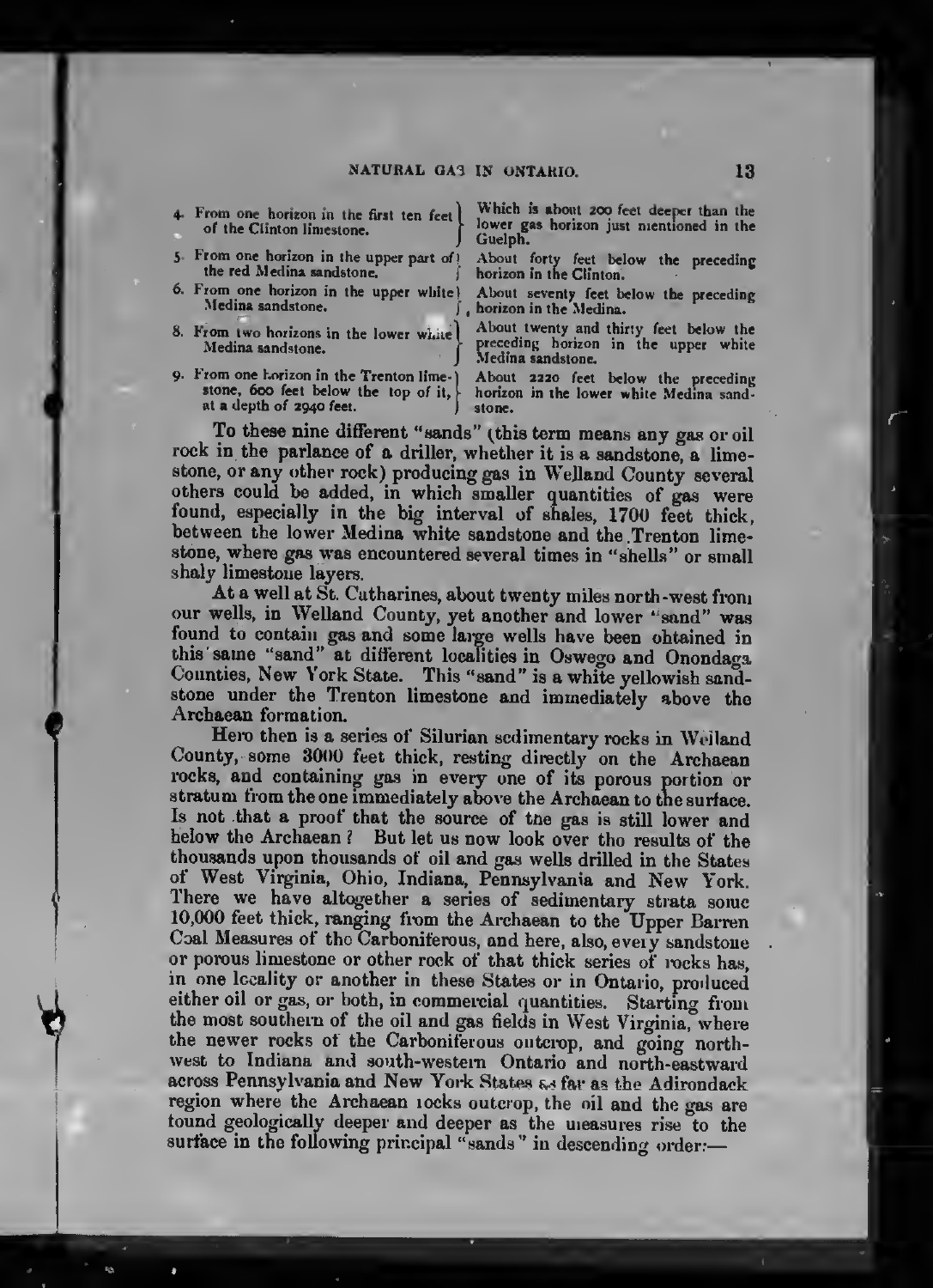| Pittsburg sandstone just abuve the Pittsburg coal.                |                                                                        |         |                              |                            |
|-------------------------------------------------------------------|------------------------------------------------------------------------|---------|------------------------------|----------------------------|
| Fifty foot Maeksburg sandstone. 160 feet below the Pittsburg eoal |                                                                        |         |                              |                            |
| First Cow Run or Joy Sand 240<br>Mahoning sandstone               | 16<br>300                                                              | 66      | 66                           |                            |
| Middle Cow Run or Freeport                                        |                                                                        | 66      | 66                           |                            |
| 410<br>$\mathsf{sandstone}\; \ldots \ldots$                       |                                                                        |         |                              |                            |
| Upper Second Cow Run sand-                                        | 80<br>600                                                              | 44      | 66                           |                            |
| stone<br>Lower Second Cow Run sand-                               |                                                                        |         |                              |                            |
| stone                                                             | 66<br>050                                                              |         | 66                           | Lower                      |
| Tionesta, Homewood or 700 feet                                    |                                                                        | 44      | $\overline{66}$              | CarbonIferons              |
| Macksburg sandstone                                               | 11<br>810                                                              |         |                              | and<br>Subcarbon-          |
| Upper Connoquenessing or 800                                      |                                                                        | 66      | 14                           | iferous.                   |
| feet Macksburg sandstone 910                                      |                                                                        |         |                              |                            |
| Lower Connoquenessing or upper<br>salt sand 1000                  |                                                                        | 44      | 66                           |                            |
| Lower salt sand or Sharon Con-                                    |                                                                        |         |                              |                            |
| glomerate or Olean Congiom.                                       |                                                                        | 66      | 66                           |                            |
| erate or Maxon sand  1050                                         | 11                                                                     | 66      | 66                           |                            |
| Keener sandstone 1200                                             | 46                                                                     | 46      | 66                           |                            |
| Big Injun sand1280                                                | 66                                                                     | 66      | 66                           |                            |
| Squaw sand1350                                                    | 44                                                                     | 66      | 66                           |                            |
| First sand or Butler Second sand or Gantz                         |                                                                        | $4 - 1$ |                              |                            |
| 100 foot rock                                                     |                                                                        |         |                              |                            |
| 50 foot rock                                                      |                                                                        |         |                              |                            |
| Second sand or thirty foot rock                                   |                                                                        |         |                              |                            |
| Blue Monday sand or Gordon                                        |                                                                        |         |                              | Upper Devonian white sands |
| Boulder sand or Hickory                                           |                                                                        |         |                              |                            |
| Stray third sand<br>Third sand                                    |                                                                        |         |                              |                            |
| Fourth sand                                                       |                                                                        |         |                              |                            |
| <b>Fifth</b> sand                                                 |                                                                        |         |                              |                            |
| Elizabeth sand                                                    |                                                                        |         |                              |                            |
| Warren slush oil sand                                             |                                                                        |         |                              |                            |
| Warren third sand                                                 |                                                                        |         |                              |                            |
| Clarendon third sand                                              |                                                                        |         |                              |                            |
| Speechley sand<br>Cherry Grove and Sheffield sand                 |                                                                        |         | Middle Devonian              |                            |
| Cooper oil sand                                                   |                                                                        |         |                              |                            |
| Bradford oil sand                                                 |                                                                        |         |                              |                            |
| Lower Waugh and Porter sand                                       |                                                                        |         |                              |                            |
| Elk County group of sands, two or three in                        |                                                                        |         |                              |                            |
| number                                                            | (The Petrolia and Oil Springs,                                         |         |                              |                            |
| Hamilton limestone                                                | Ont., upper show                                                       |         |                              | <b>Lower Devonian</b>      |
| Corniferous sandstone                                             | Oil Springs and Petrolia fields                                        |         |                              |                            |
| Oriskany sandstone                                                | Euphemia Field, C it.                                                  |         |                              |                            |
|                                                                   | At least three different horizons                                      |         |                              |                            |
| Guelph sandstone                                                  | in Essex and Welland Counties                                          |         |                              |                            |
| Niagara limestone                                                 | Seneea Falls, Alden, New York                                          |         |                              |                            |
|                                                                   | l State and in Indiana<br>At I ancaster, Ohio and Welland              |         |                              |                            |
| Clinton limestone                                                 | Co., <i>Int.</i>                                                       |         |                              |                            |
|                                                                   | Two different horizons in Well-                                        |         |                              |                            |
| Medina red sandstone                                              | and Co. and in New York State                                          |         |                              | <b>Siluri</b> <sub>n</sub> |
| Medina upper white sand                                           | . (Welland Co., Buffalo, Alden,                                        |         |                              |                            |
| Medina lower white sand                                           | <b>1 Oswego and Onondaga Counties</b><br>(Several horizons in Ohio and |         |                              |                            |
| Trenton limestone, upper part                                     | Indiana                                                                |         |                              |                            |
|                                                                   | Several horizons in Welland Co.                                        |         |                              |                            |
| Trenton limestone, lower part                                     |                                                                        |         | and Oswego and Onondaga      |                            |
|                                                                   | Counties, N.Y.                                                         |         |                              |                            |
|                                                                   |                                                                        |         | St. Catharines, Ont., Oswego |                            |
| Calciferous sandstone                                             | and Onondags Cities, N.Y.                                              |         |                              |                            |

If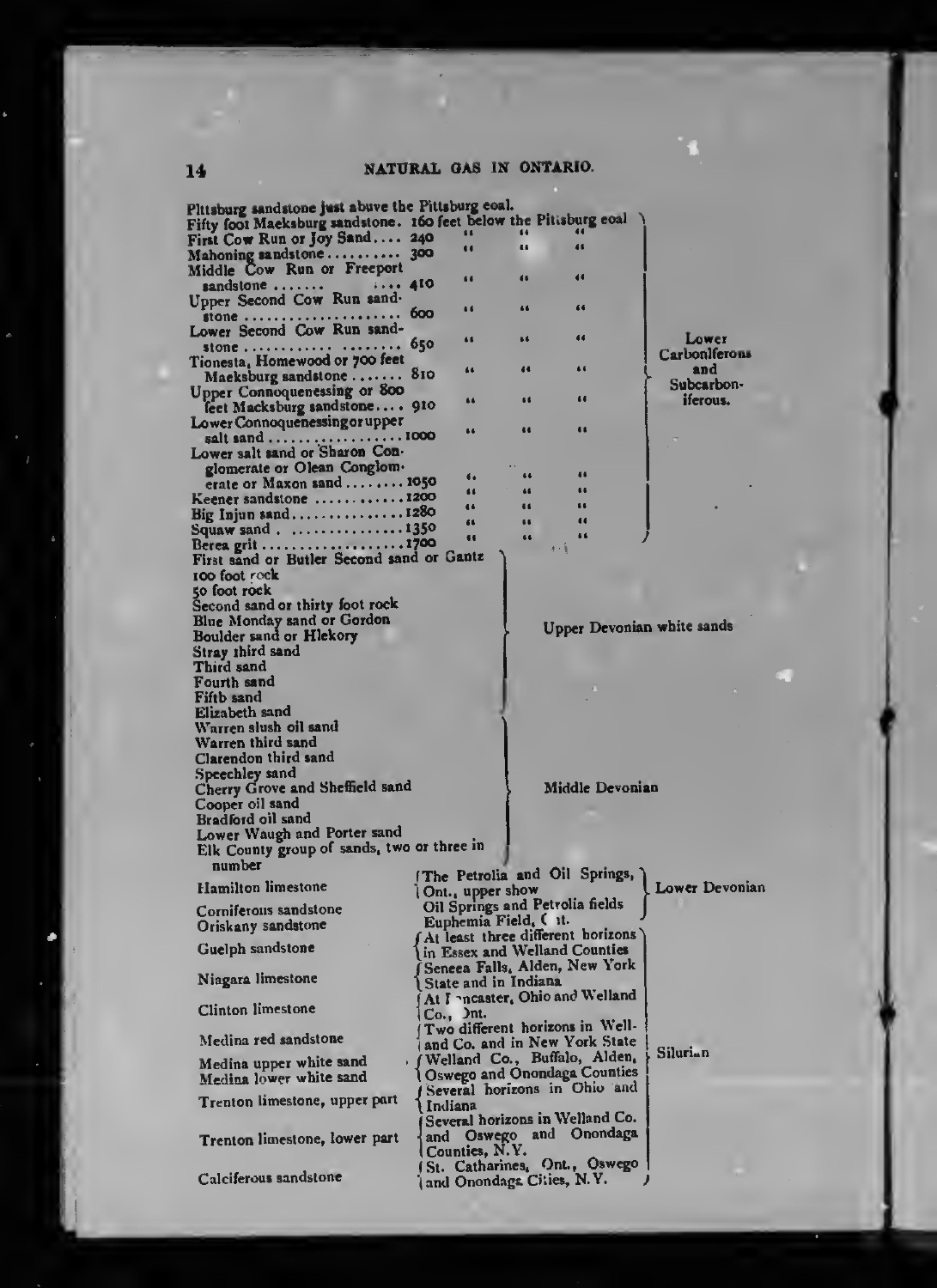To this list of about fifty different porous rocks, rich in oil and gas, quite a number of other horizons could he added by a more careful study of the subject ; and the Cambrian rocks of the Quebec group, now furnishing oil in Newfoundland, can also be added.  $\overline{a}$ This fact that so many porous rocks, one upon the top of the other, and all through the  $10,000$  feet of sedimentary measures, from the Archaean floor to the surface of this region, are in places filled with oil or gas, should serve not only as a strong evidence, hut in our opinion as a most convincing proof that these hydrocarbon products are not indigenous hut adventitious to every one of these "sands," and, therefore, that they came through fissures in the Archaean below and have penetrated and imhibed every porous rock they encountered in their ascent. We cannot indeed admit a different and new organic source under each one of these formations, especially when we come down to rocks of the lower Silurian and Cambrian ages, during which time the development of vegetable or animal life was most certainly entirely inadequate to explain, hy some decomposition of organic remains, the enormous quantities of petroleum and natural gas, for instance, in the Trenton or lower Silurian limestone of Ohio and Indiana. This ancient formation, we might here remark, has been the most prolific one on the North American Continent in hydrocarbon products.

But we have still a more direct proof that these hydrocarbon products are due to gaseous emanations from below. This proof is the rock pressure of natural gas. As is well known, when first tapped in any of the wells, the natural gas rushes out of the hole impelled by <sup>a</sup> great foree, which, when the gas is closed in and confined records on <sup>a</sup> gauge in some fields up to <sup>1500</sup> lbs. to the square iuch, hut is, generally, between 200 and 1000 lbs. And here comes the most important point in this relation :—in every field when gas is found in several strata, the highest pressure is always recorded in the lowest or deepest stratum. For instance, in the Welland County field, the rock pressure of the gas was 300 lbs. in the Guelph dolomite; 400 lbs in the Clinton; 525 lbs. in the Medina white sand; and, 1000 lbs. in the Trenton limestone. These enormous pressures decreasing as the gas travels up from helow hy friction through the small fissures and the small pores of the "sands," we submit, cannot he explained any other way than by a volcanic source from below.

It certainly is not to be argued that the expansive nature of the resulting gas from the decomposition or distillatiou of organic remains, will show 1000 or 1500 lbs. pressure, as it sometimes does in a certain rock, while in another rock, or in the same rock nearer the surface, the pressure resulting from a similar expansion due to

1'

an organic decomposition or distillation will only be a few pounds.<br>Neither is it to be argued seriously that the weight of the superincumbent rocks is the cause of the high pressure of natural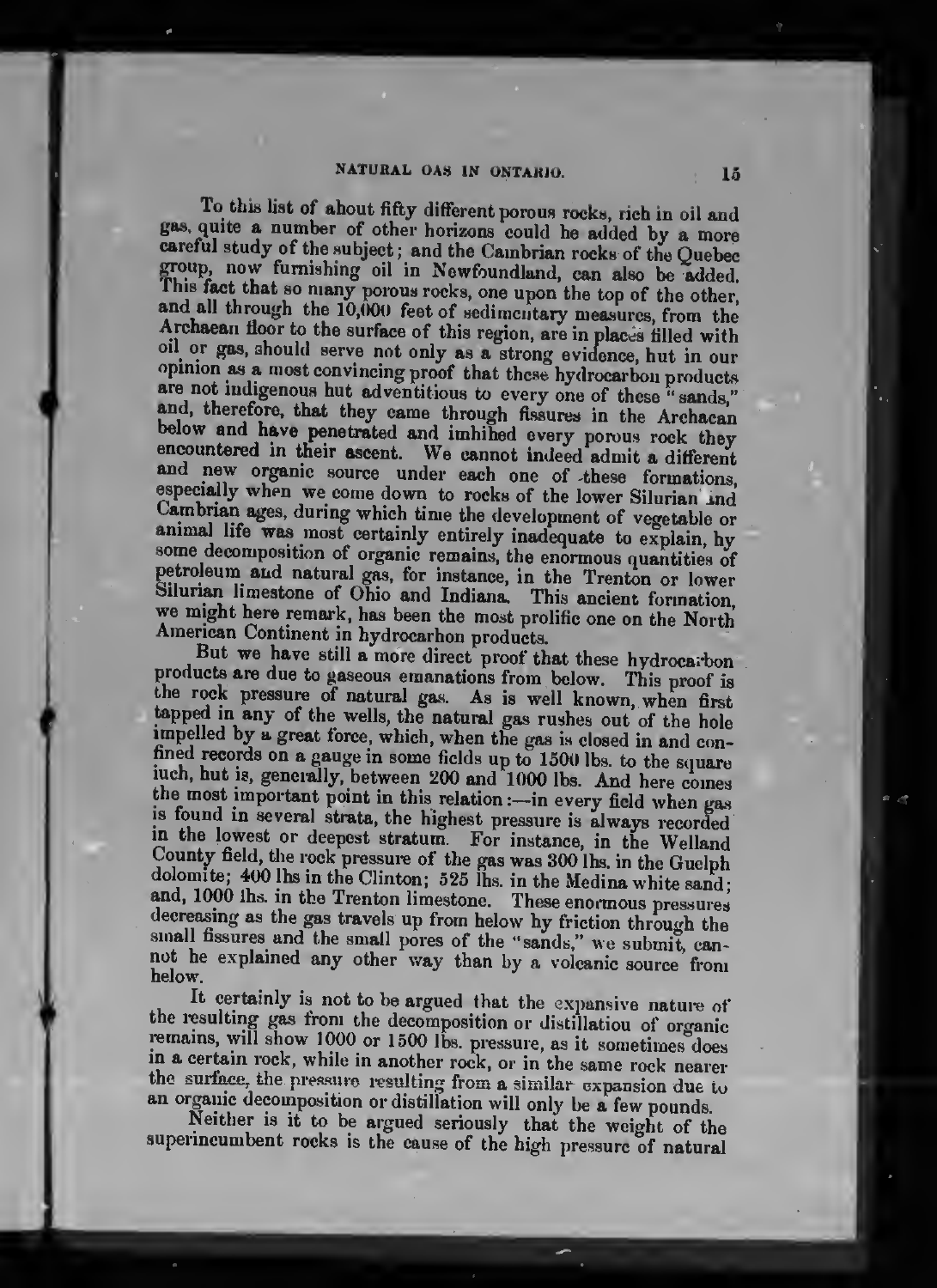gas in its reservoir and of the increase of that pressure in depth; for the gas is in the pores of firm cohesive rocks, which no more weigh on it than the walls of a cavern would on the water in that cavern.

Neither is the theory of hydrostatic or artesian water pressure advanced and strongly advocated by Professor I. C. White, of West Virginia, and by the late Professor Orton, of Ohio, in their interesting papers and reports on natural gas and petroleum, able to explain how organic made gas came to its rock pressure; for the simple reason that the oil and gas rocks of North America are not permeable or pervious rocks, though they are porous in places, as e\ eryone who has made a study of these rocks will admit.

But if, for the sake of argument, we admit that they are pervious rocks, then this hydrostatic theory is at once condemned again, absolutely, by the well-known fact, so often strongly illustrated by Professor Orton himself, that the rock pressure of all gas fields constantly d.minishes as the gas is taken out and used from the field, and the similar fact that an oil field furnishes flowing wells only for a sbort time when first discovered. Indeed an artesian water pressure communicated through a pervious rock, from the outcrops of it would of course furnish a constant hydrostatic head, and, consequently, the last cubic foot of gas from a gas field would come out of it with the same pressure as the first cubic foot, and flowing oil wells, impelled by this constant force, would continue to flow and would not have to be pumped. Especially so, if it is admitted, as Professor Orton did (Bulletin of the Oeol. Society of America, Vol. I, pp. 91, 92 and 93, Mareh 1st, 1890; also Oeol. of Ohio, Vol. I Third Organization, pp. 102), that the porosity is so perfect in the gas rock, Detween the outcrops of it and the gas field, that the water pressure sufiers absolutely no loss by friction ; then surely, with such a free communication, the imparted pressure to the gas or to the oil, by this water head, should bo absolutely constant. Instead of that the rock pressure of the gas in the North Findlay field is now only a few pounds at many points instead of 450 as at first, and thousands of flowing oil wells in north-western Ohio have had to be pumped for years; and this has been the case in every field. If it is held that the porosity through which the communicatiou of the gas field with the outcrop of the rock is maintained is so small and defective that only the help of long geological time has allowed the water from the outcrops to slowly penetrate and to finally give to the gas its high rock pressure, while, on the other hand, now that the gas is being used so rapidly from the field, it is impossible for the long and tortuous water column to react promptly enough to prevent the well-known, rapid and great recorded diminuation of the gas pressure; then, to those presenting this argument it is only necessary to answer that this great want of porosity would of necessity wear off the pressure, and therefore.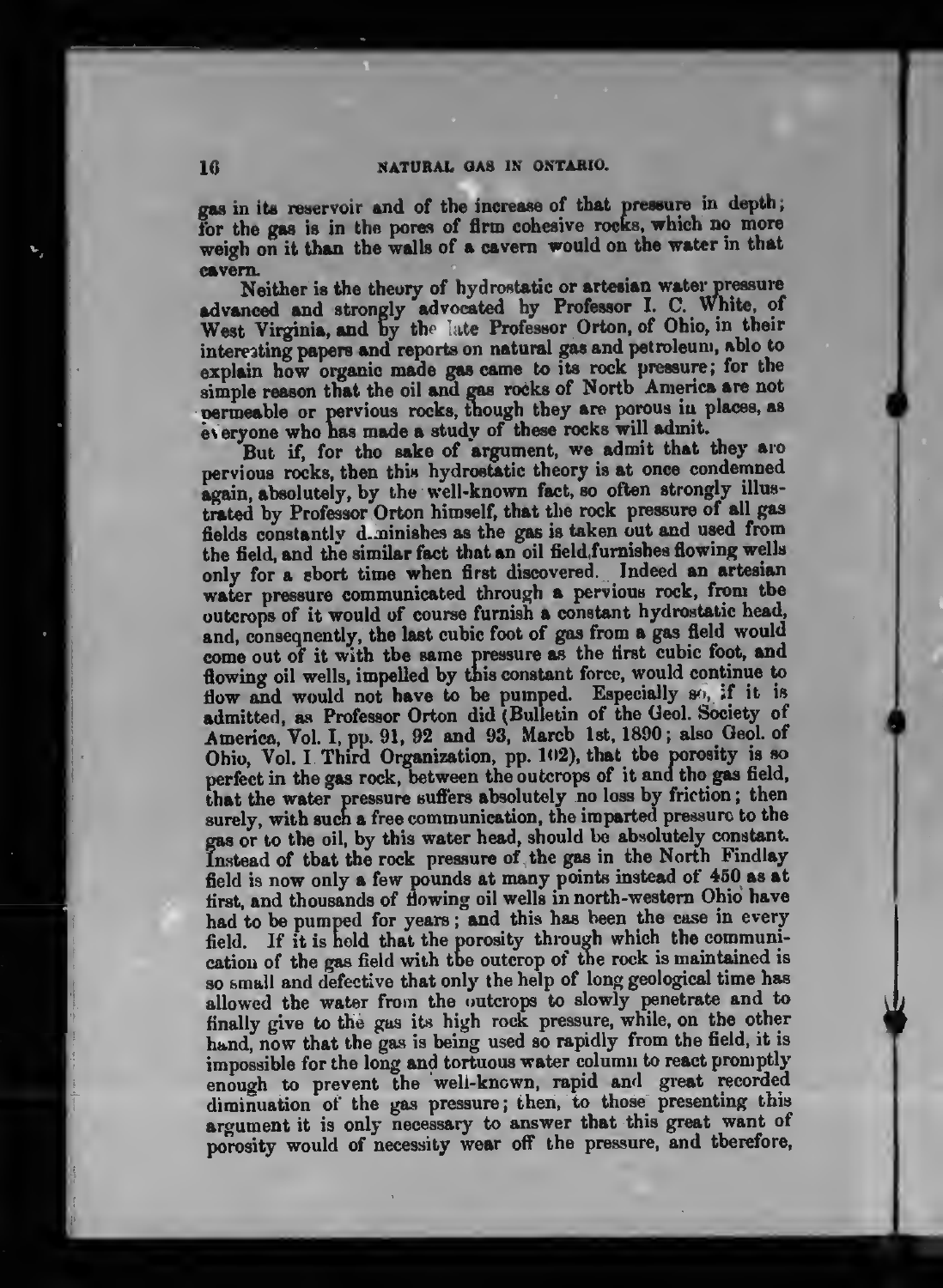that in such a case the rock pressure of the natural gas would be very small, as it is with natural gas found in shales (so-called shalo gas), where a good example is at hand to show how the minuteness of the pores of the shales and the want of porosity has destroyed the original strong rock pressure of the gas permeating through these shales from below.

To show by a direct example that the artesian water pressure theory is inadmissible, we will consider the original rock pressure of the Medina lower white "sand," in the Welland County field, which at No. 1 well was 525 lbs.; there, the gas was found in that sandstone at 218 below tide, and as this sandstone outcrops (some fifteen miles north, at Queenstown and Lewiston, below Niagara Falls), at an altitude of 400 feet A. T., the hydrostatic head would be 618 feet. Therefore, such a column of salt water, weighing 0.476 lh. per square inch for every foot in height, would exert a pressure of 294 lbs. (that is, supposing a perfectly free and easy communication and no loss of pressure) as against 525 lbs., the actual rock pressure recorded. If we now consider the minuteness of the pores of that White Medina sandstone and the necessary loss by friction which water entering the outcrops of it at Queenstown would suffer in its long travel to No. 1 well, we can readily see that water entering the outcrops there never would get to No. 1 well, and, therefore, that not a single pound of that supposed water head would be available in the gas field to impart pressure to the gas. We see, then, that it is impossible to explain, through an organic origin of the gas, its rock pressure, and especially the increase in depth of that pressure; while the volcanic theory, on the contrary, accounts for these facts at once.

We now propose to show that through the volcanic theory all the other conditions of the oil and gas fields are most readily explained. Firstly:-We will recall the well-known geological fact that the volcanic action is, and has heen during all geological ages, shifting and intermittent along the fractured zones of the earth crust, that is to say, that while a volcanic activity manifests itself intermittently in a certain region during a certain geological age, in subsequent ages it dies out and becomes entirely quiescent in that particular region to break out anew in other portions of the carth; and this explains why we find that natural gas and oil, though volcanic products, are also stored products, and why their rock pressure and quantity gradually decrease as we take these products out of 'heir deposit. The volcanic action which hrought them there was active, as it always is, only for a time, and is now dead and unable to refill the reservoirs; just as it is in most mining regions of the earth, where a similar volcanic activity once was filling with quartz and other veinstones more or less mineralized, fissures, veins and lodes now long ago solidified. Secondly:-Though many new oil and gas fields and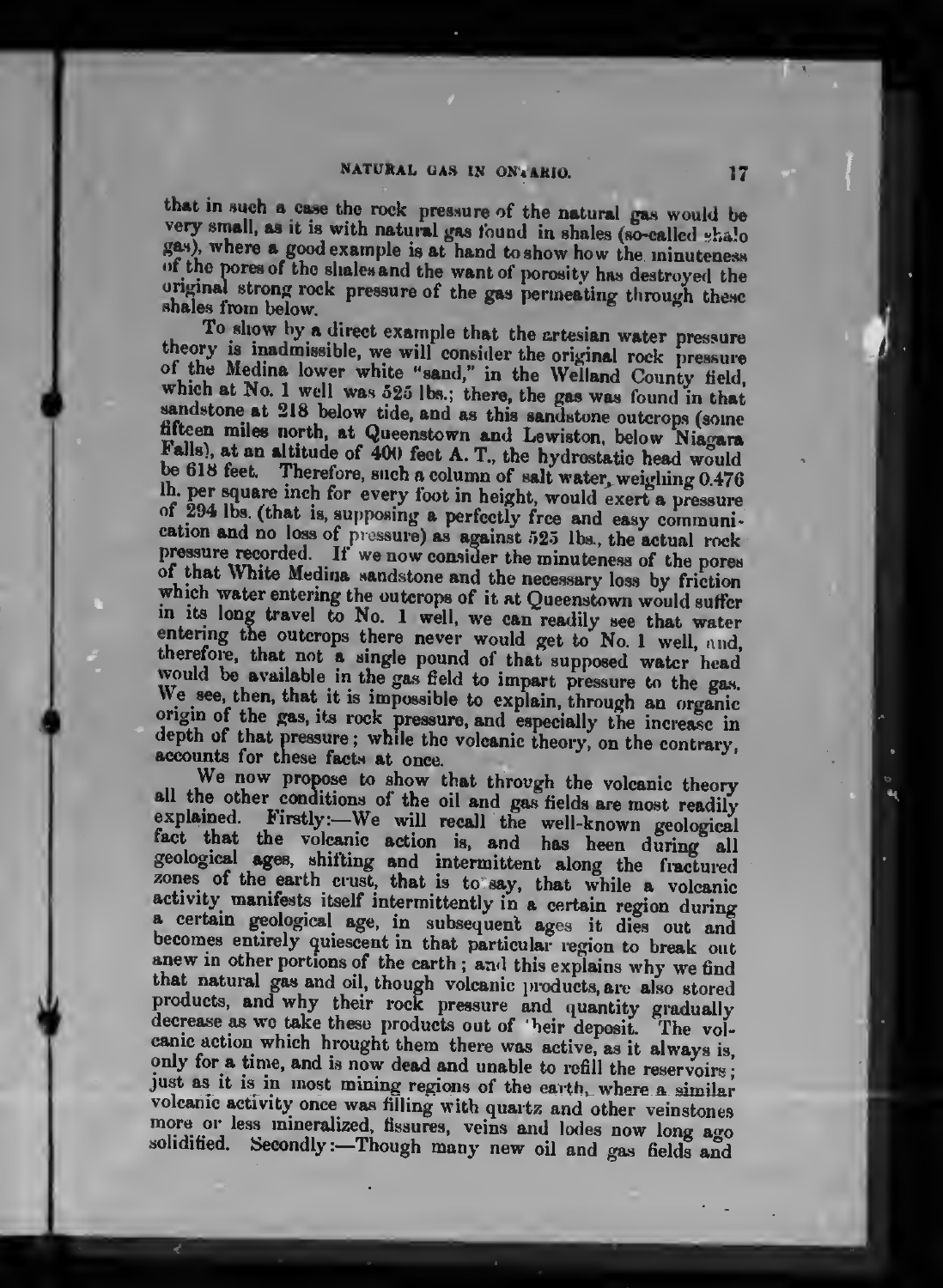new districts remain yet to be discovered, still enough is known today of the distribution of these products in certain regions  $t$  show how localized and accidental their deposits are. For instance, in the State of Ohio, where so many wells have been drilled all over the State, it is only from <sup>a</sup> very limited area in the north-western part of the State that 200 million barrels of oil and enormous quantities of gas have been produced in the last twelve years, yet in many other counties of the State we have the same fossiliferous and porous strata, presenting also numerous anticlinal and other folds; but they nevertheless have been proven to be barren of hydrocarbon products. Similarly the oil region of Pennsylvania is altogether confined to <sup>a</sup> belt in the western part of the State from Greene County to McKean County and all the central part and north easterr. part of the State, also underlaid with porous and sedimentary strats, are barren of hydrocarbon; and, the disturbed condition and the high inclination of the strata cannot be advanced to explain it, as other oil and gas regions produce from much more disturbed and inclined strata, as for instance, California. The same localization can be pointed to in Ontario and New York State, where the oil and gas fields cover an exreedingly small percentage of the porous and fossiliferous areas, though there is no doubt that further discoveries will somewhat increase this small percentage in both Ontario and New York State; but where this localization is most striking, is in the famous oil fields of the volcanic peninsula of Apcheron, near Baku, in Russia, where, from a small area of not over eight square miles, <sup>a</sup> production of oil of over 700,000,000 barrels has now been obtained. Wo could give <sup>a</sup> much fuller illustration of this local distribution of the oil and gas deposits in small fields along the fissured and fractured zones of the crust of the earth, in connection with the big orogenic movements of that crust; but we will have to leave this to a further occasion. We have, however, referred to this point here to show how this local and accidental distribution is unlike what would be expected trom deposits of crganic origin, which, like the coal beds, would naturally spread out uninterrupted over wide regions. On the other hand, <sup>a</sup> volcanic product is  $\alpha$  priori found localized along the lines of volcanic activity, and there in laige quantities, while the neighboring localities or districts not subjected to this volcanic action are

uarren.<br>
Thirdly:—In all the oil and gas fields, either above or below, or in the producing sands themselves, <sup>a</sup> bitter, strong, salt water very often sulphurous, is found. Sulphur is also found in some ot the oils, as in the Ontario and Lima oils, and often in the natural gas under the form of hydrogen sulphide. In the Welland County field of Ontario the upper gas in the Guelph dolomite has a very pronounced odor due to the hydrogen sulphide it contains, and so has the gas from north-wcstem Ohio, Indiana and Essex County,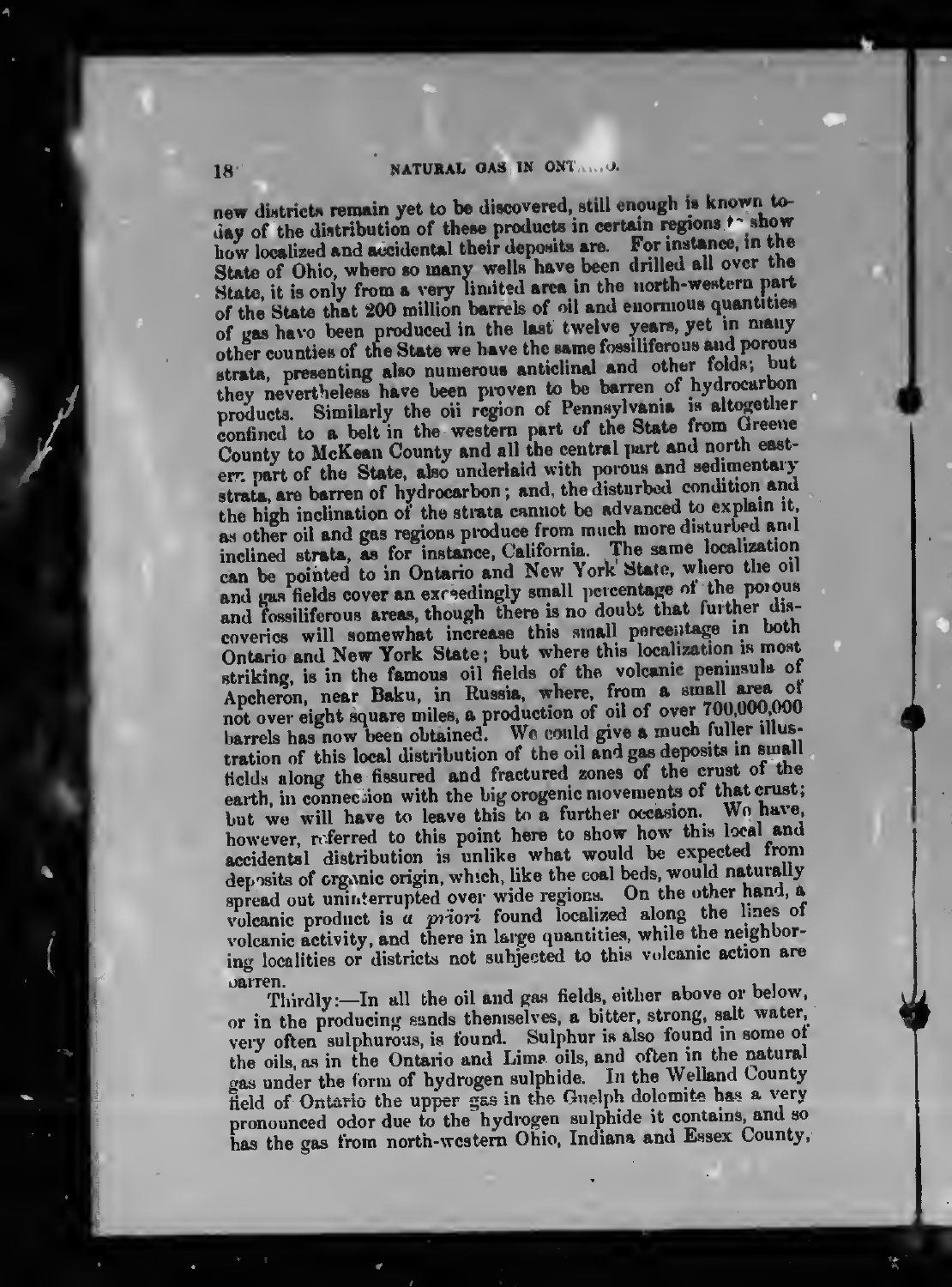Ontario. An analysis by Professor Francis C. Phillips, of Allegheny University, of the Guelph dolomite gas of Point Abinc, Welland County, gave the following composition:-

| Hydrogen Sulphide  0.74                  |     |
|------------------------------------------|-----|
| Nitrogen 2.69                            |     |
| Hydrocarbons of the paraffin series96.57 |     |
|                                          | ___ |

100.00

Another analysis gave 0.82 of hydrogen sulphide. Now why is thia water ao strongly saturated with chlorides of sodium, calcium and magnesium, and where is this hydrogen sulphide and nitrogen coming from? While the late Professor Orton, who was a firm exponent of the organic theory of origin of natural gas and oil, has, to our knowledge, never explained how rain water entering the outcrops of the Trenton, in Lako Huron, and travelling so freely through this rock as to lose no head by friction in the long transit to Ohio and Indiana, ever became such a bitter sulphurous brine in the oil and gas fields of these States, we, on the contrary, have in the theory of volcanic emanr ons a ready answer to the above questions, and a most simple and direct explanation of the presence of these other elements in the oil aud gas tields, such as water, chlorides, nitrogen and hydrogen sulphide. Indeed, besides the emission of lavas, the volcanic activity in all the numerous volcanic regions of the earth where it is now active or only lately quiescent, or even at many places where it has long been dormant, is also the cause of the escape of large quantities of steam vapors and of gaseous emanations forming the well-known "funiaroles," "solfataras," "suffionis," "salzes" and "motiettes" of the volcanic districts. The careful study of these gaseous emanations made by many reputed scientists has proven beyond a doubt that they are largely composed of alkaline and other chlorides, including ammonium chloride, hydrogen sulphide and hydrocarbons. Here is a direct indisputable analogy between the products of the present volcanic activity so widely distributed over the entire globe and between the products we find in the d ferent oil and gas fields. Surely this is a much stronger analogy to compare to the products of the oil and gas fields than the fact often advanced that marsh gas is produced in the swamps and marshy grounds of to-day by the decay of vegetation. If that be taken as analogous, then where is the coal ' other carbonized residue in the Devonian and Silurian gas and oil rocks of North America, for to follow this supposed analogy, the decaying vegetation of the swamps must continue to decompose into peat or lignite, and finally into coal? If it is claimed that the process of decomposition or destructive distillation has been so complete as to leave no residue, then how can there be such large undisturbed oal fields associated with the upper gas and oil rocks of Pennsylvania, West Virginia and South Eastern Ohio?